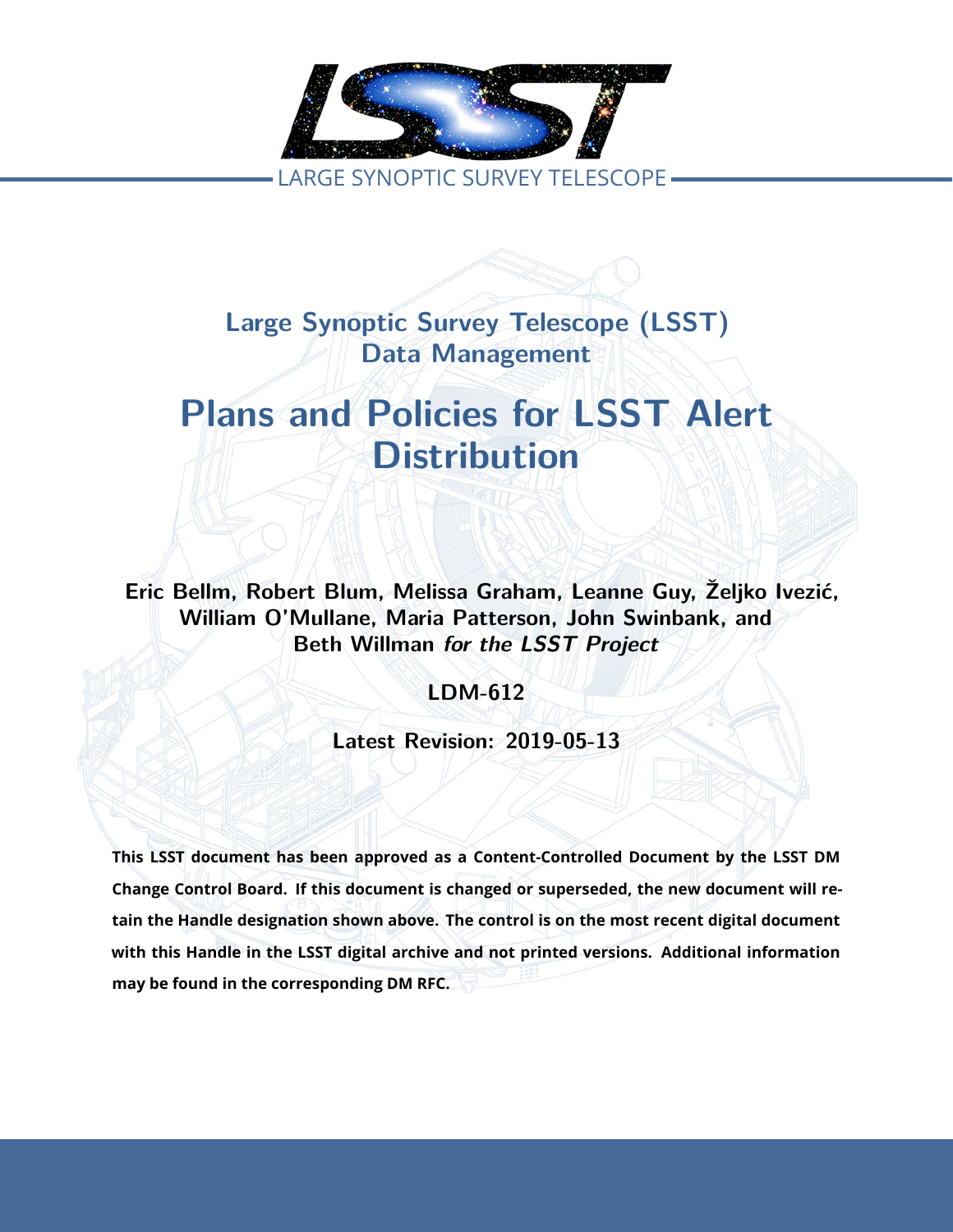

# **Abstract**

A major product of the nightly processing of LSST images is a world-public stream of alerts from transient, variable, and moving sources. Science users will access these alerts through community brokers or through a simple filtering service provided by LSST. This document provides a guide to the plans and policies for the alert distribution system to aid science users, broker developers, funding agencies, and LSST Project personnel. It describes the components of the alert distribution system and the data rights required to access specific scientific products. It provides guidelines for organizations developing community brokers and describes the planned capabilities of the LSST simple alert filtering service and Science Platform to aid science users in planning for LSST science.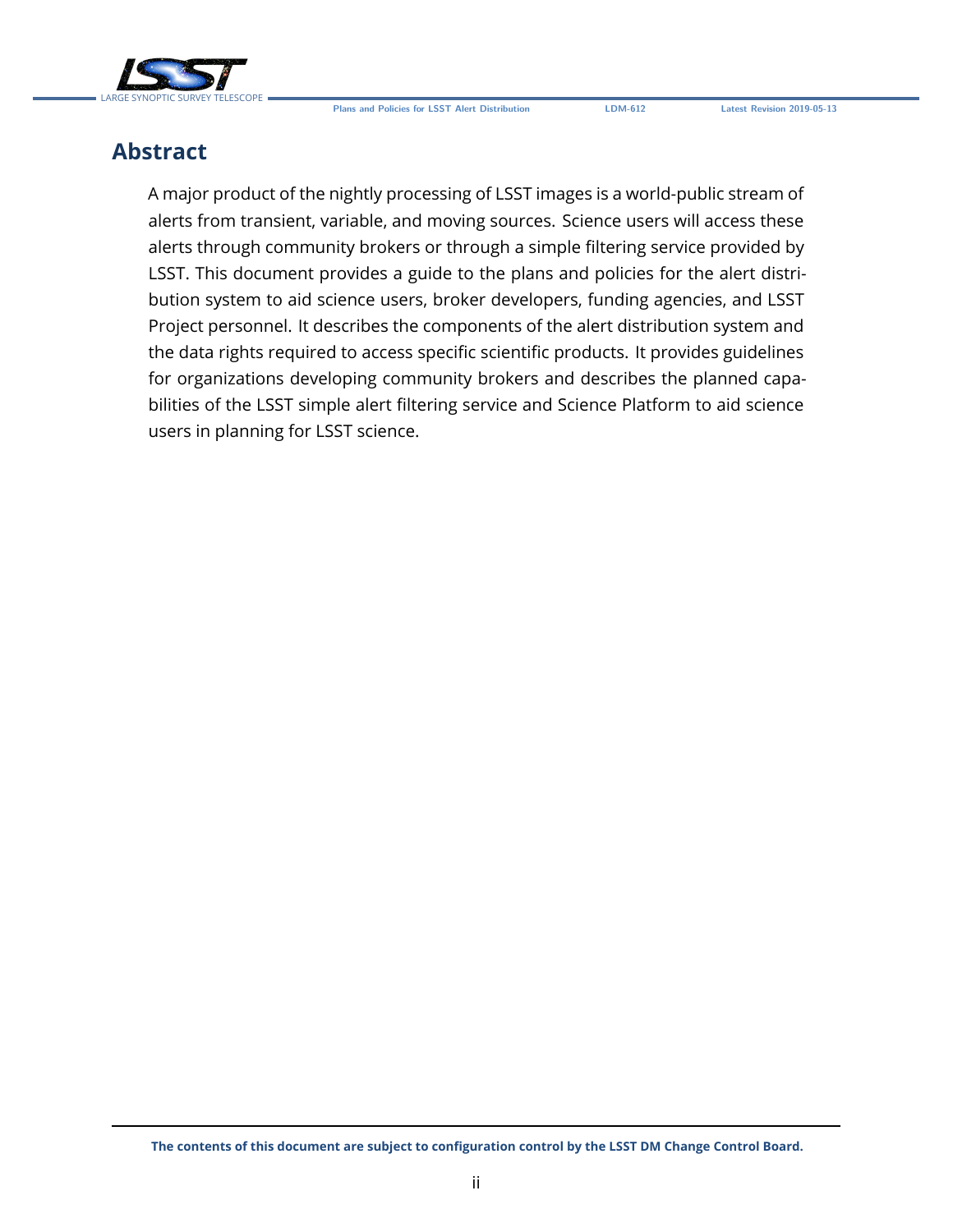

# **Change Record**

| <b>Version</b> | Date       | <b>Description</b>                  | Owner name   |
|----------------|------------|-------------------------------------|--------------|
|                | 2018-12-26 | Initial draft version               | Eric Bellm   |
| 1.0            | 2019-01-08 | Approved in RFC-556.                | Approver:    |
|                |            |                                     | W. O'Mullane |
| 1.1            | 2019-05-13 | Added referece to DMTN-102 RFC-592. | Eric Bellm   |

*Document curator:* E. Bellm *Document source location:* <https://github.com/lsst/LDM-612> *Version from source repository:* ed77321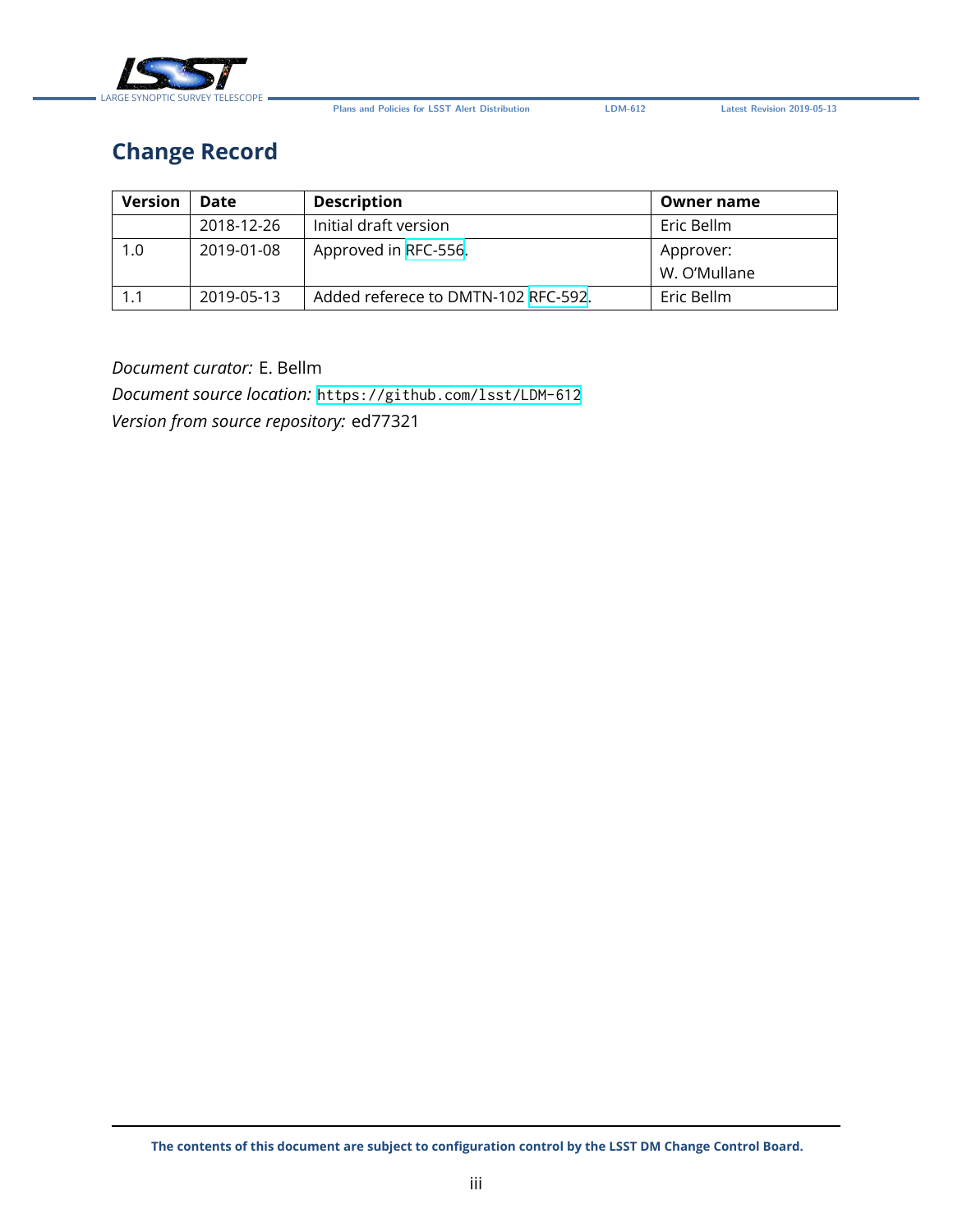

# **Contents**

|     | 1 Introduction                                                      | 1              |
|-----|---------------------------------------------------------------------|----------------|
|     | 2 Components and Capabilities of the LSST Alert Distribution System | 3              |
| 2.1 |                                                                     | 3              |
|     |                                                                     | 3              |
|     | 2.1.2 The LSST Data Facility and Data Access Centers                | 3              |
| 2.2 |                                                                     | 3              |
|     |                                                                     | $\overline{4}$ |
|     |                                                                     | 5              |
|     |                                                                     | 5              |
|     |                                                                     | 6              |
|     |                                                                     | 6              |
|     |                                                                     | $\overline{7}$ |
| 2.3 |                                                                     | 7              |
|     |                                                                     | 7              |
|     |                                                                     | 8              |
|     |                                                                     | 8              |
|     |                                                                     | 8              |
|     |                                                                     | 8              |
|     | 3 Data Rights to Alert Stream Components                            | 9              |
|     |                                                                     |                |
|     | <b>4 Guidelines for Community Brokers</b>                           | 10             |
| 4.1 |                                                                     | 10             |
| 4.2 |                                                                     | 10             |
| 4.3 |                                                                     | 11             |
| 4.4 |                                                                     | 11             |
| 4.5 |                                                                     | 12             |
| 4.6 |                                                                     | 12             |
|     |                                                                     | 13             |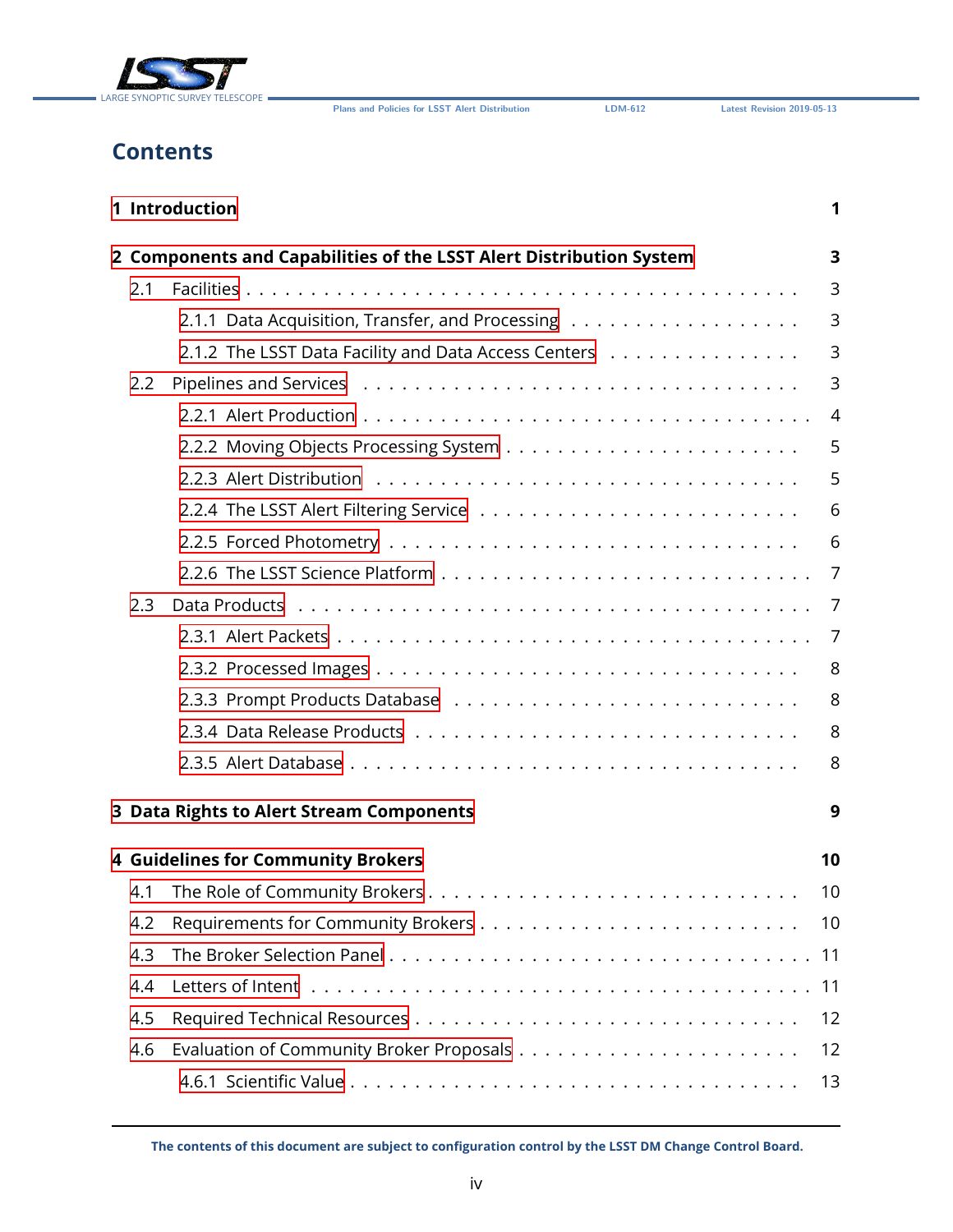

|     | 4.6.4 Integration with the Time-Domain Ecosystem 13 |  |
|-----|-----------------------------------------------------|--|
|     |                                                     |  |
|     |                                                     |  |
|     |                                                     |  |
| 4.7 |                                                     |  |
| 4.8 |                                                     |  |
|     |                                                     |  |
|     |                                                     |  |
|     |                                                     |  |
|     |                                                     |  |

### **[5 Acronyms](#page-21-0) 17**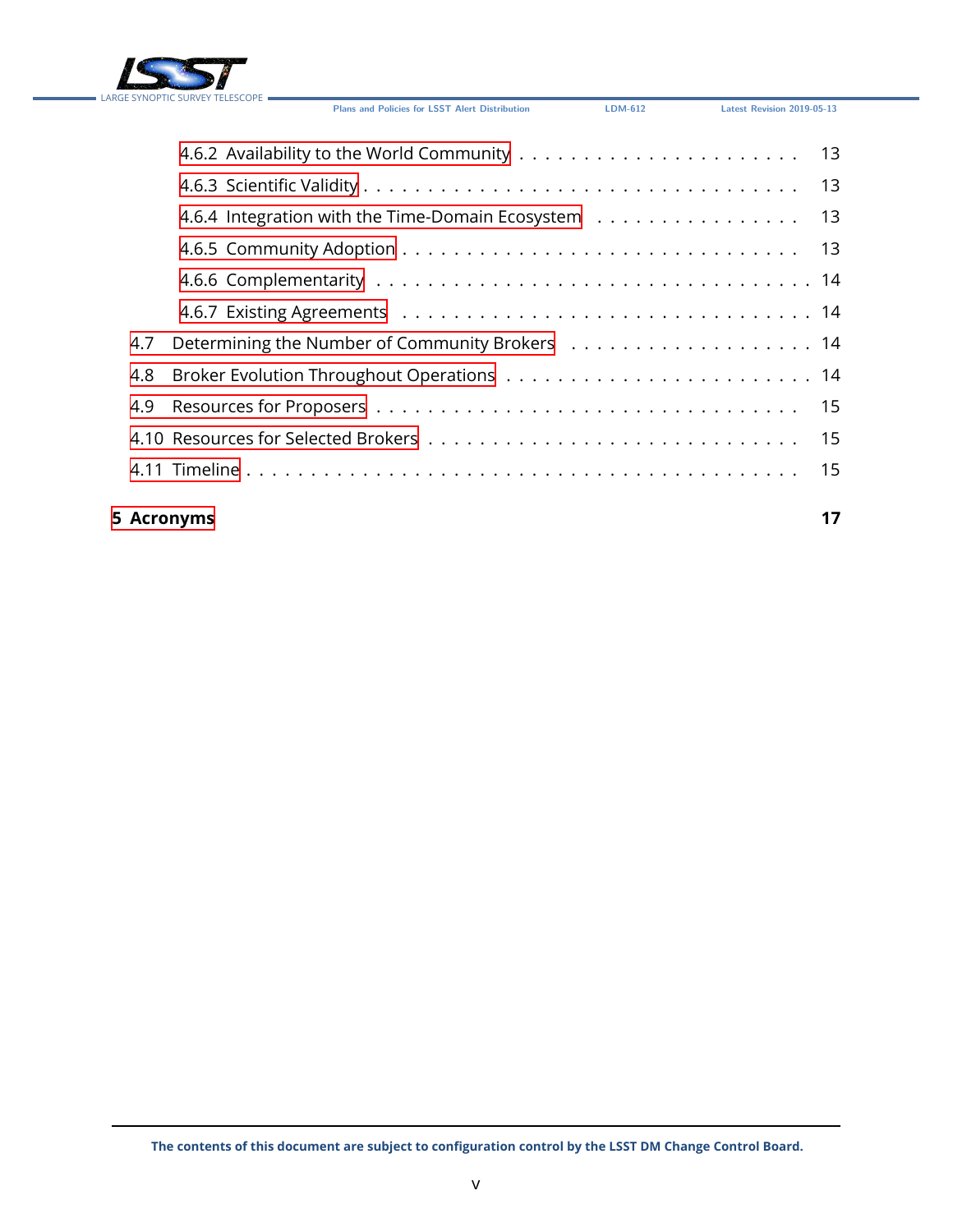

# **Plans and Policies for LSST Alert Distribution**

# <span id="page-5-0"></span>**1 Introduction**

LSST will discover large numbers of astrophysical objects that move across the sky, change in brightness, or appear as transients. Because of their intrinsic temporal variability, full scientific exploitation of many classes of these events requires rapid discovery and additional follow-up observations. Accordingly, LSST's real-time Prompt Processing pipelines will identify such detections using image differencing and report them using world-public *alerts* issued within 60 seconds of the shutter closure after each visit.

These alert packets will contain not only the information about the most recent detection but also a historical lightcurve, cutout images, timeseries features, and other contextual information. A science user will be able to use the contents of a single LSST alert packet to make a decision that is both rapid and informed about whether the event is relevant to their scientific goals. LSST expects to produce up to about ten million of these alerts nightly $^{\rm 1}.$  $^{\rm 1}.$  $^{\rm 1}.$  The resulting *alert stream* will be large—more than 1 TB nightly—but will contain all classes of astrophysical events, from the youngest supernovae to the most distant RR Lyrae to the slowest-moving Trans-Neptunian Objects to the most unexpected new phenomena. The task for the scientist is to identify the small subset of events of interest in the larger alert stream.

To do so, astronomers will rely on third party *community brokers*, software systems that receive the full LSST alert stream and provide additional information to refine the selection of events of interest. LSST will also provide an alert filtering service with more limited capability and capacity.

Community brokers may crossmatch the LSST stream to multiwavelength catalogs, join LSST alerts with those from other surveys, provide machine-learned classifications of events, and/or offer user filters to winnow the stream. LSST will itself offer an alert filtering service that will apply user-supplied filters to the alert stream. Individual scientists may receive alerts through one or more of these services.

The large volume of the alert stream and the finite bandwidth from the LSST Data Facility

<span id="page-5-1"></span><sup>&</sup>lt;sup>1</sup>The LSST alert stream will contain essentially all DIASources detected at  $5\sigma$  in the difference image, including a currently unknown fraction of artifacts. LSST will provide a threshold that may be used to filter transients in the alert stream to 90% completeness and 95% purity at  $6\sigma$  [\[LSE-30](#page-21-1)], so less than 5% of alerts filtered in this manner will be artifacts. By varying the cutoff spuriousness value users may adopt other tradeoffs between completeness and purity as well.

**The contents of this document are subject to configuration control by the LSST DM Change Control Board.**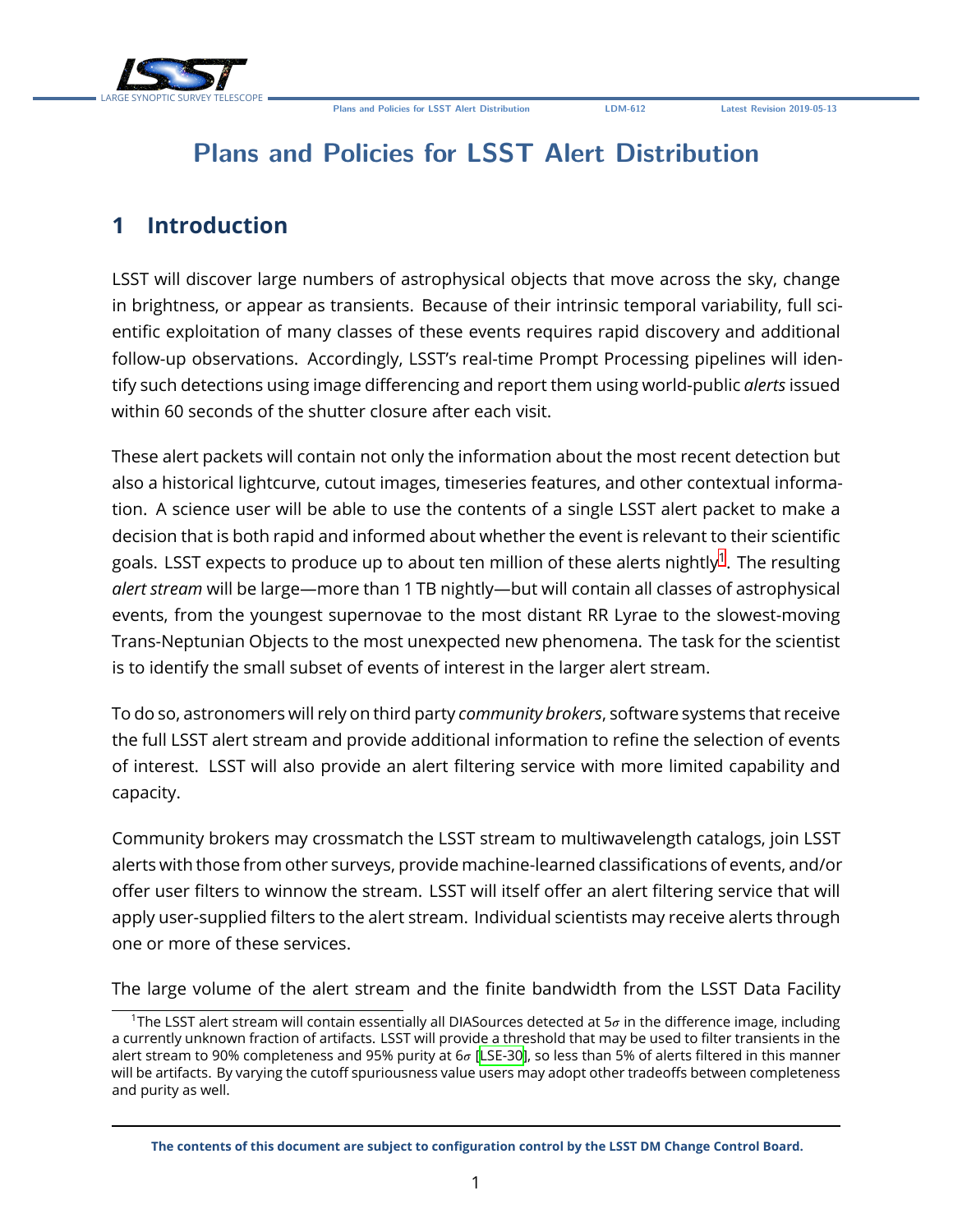

necessitate a proposal process to select community brokers that will receive the full stream. This document outlines the process, criteria, and timeline by which LSST will choose community brokers. To provide context, we also summarize the major features of the LSST Alert Production systems as well as relevant data rights concerns.

Throughout the document, we provide references to the formal LSST requirements and design documents as an aid to the interested reader.

**The contents of this document are subject to configuration control by the LSST DM Change Control Board.**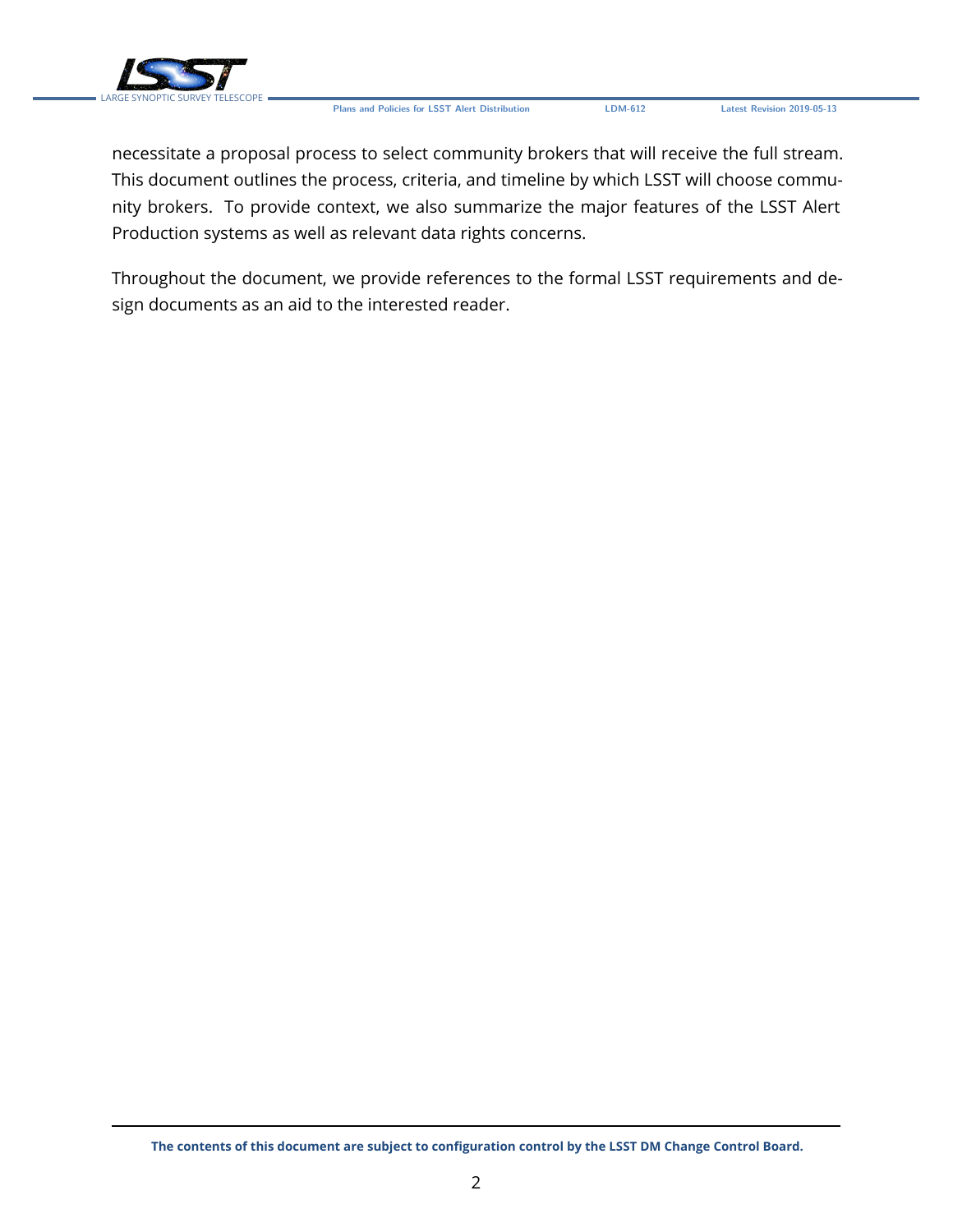

# <span id="page-7-0"></span>**2 Components and Capabilities of the LSST Alert Distribution System**

In this section we provide a high-level overview of the LSST Alert Production process to provide background for science users of LSST alerts. Key numbers for Alert Production are summarized in **?** .

### <span id="page-7-2"></span><span id="page-7-1"></span>**2.1 Facilities**

### **2.1.1 Data Acquisition, Transfer, and Processing**

LSST will survey the sky repeatedly using standard or alternative standard visits (currently baselined as  $2 \times 15$  second exposures in a single band or a single 30 second exposure, respectively). Immediately after the camera shutter closes, the images will be transferred via fiber networks to the LSST Data Facility (LDF; [§2.1.2\)](#page-7-3) at the National Center for Supercomputing Applications (NCSA) in Illinois. All subsequent data processing leading to alerts occurs in the LDF.

### <span id="page-7-3"></span>**2.1.2 The LSST Data Facility and Data Access Centers**

[LDM-230](#page-22-0) describes the concept of operations for the LSST Data Facility. The LDF hosts a variety of computational services, including the Prompt Processing services that run the Alert Production pipelines (§[2.2.1](#page-7-5)) and the Batch Production services that run the annual Data Release Processing (§[2.3.4](#page-12-2)). All Prompt Processing and Alert Production runs at the LDF; Data Release Processing is split between the LDF and the CC-IN2P3 in France. The LDF also hosts a Data Access Center (DAC) that provides access to proprietary data products (§[3](#page-13-0)) through the LSST Science Platform (§[2.2.6](#page-11-0)). The LDF also hosts the alert stream feeds to community brokers (§[2.2.3](#page-9-0)).

An additional DAC will be located in Chile. Its capabilities are described in [LDM-572](#page-22-1). It will host a copy of the raw data and processed data products and run a version of the Science Platform.

### <span id="page-7-5"></span><span id="page-7-4"></span>**2.2 Pipelines and Services**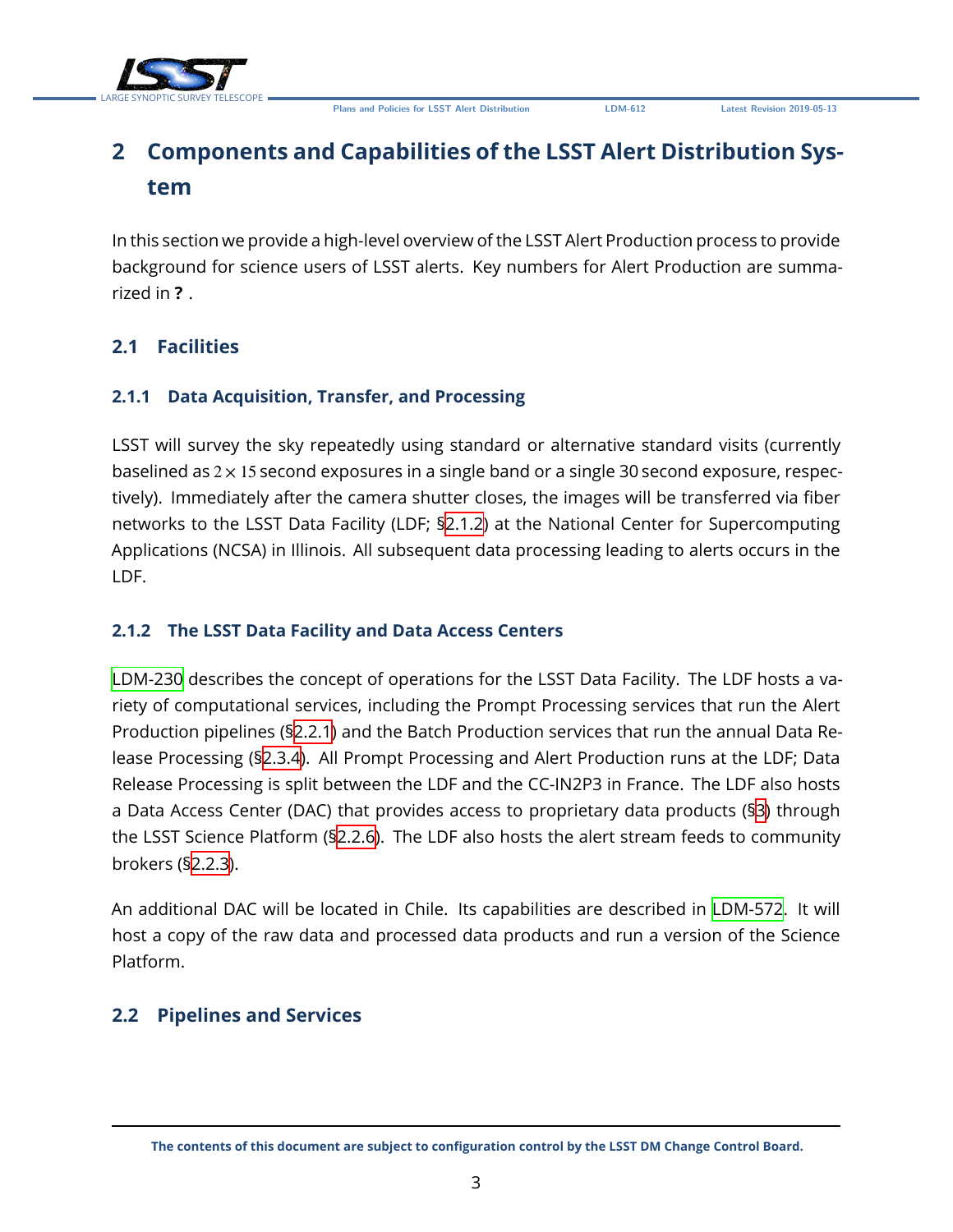



#### **2.2.1 Alert Production**

LSST Data Management (DM) Alert Production (AP) processes data during the night and generates alerts. It is described in [LSE-163](#page-22-2), with detailed descriptions of its constituent pipelines and algorithmic components provided in [LDM-151](#page-22-3). The basic modules include single-frame image processing (e.g., instrument signature removal, photometric and astrometric calibration), difference image analysis (DIA; the subtraction of a coadded template image constructed from the most recent Data Release from the new visit image), and source detection, association, and measurement[[LSE-163\]](#page-22-2). AP will process all standard and alternative standard visits, whether obtained as part of the main wide-fast-deep survey or a Special Program [\[DMTN-065](#page-22-4)] and generate alerts within the required 60 seconds after the shutter closes (DMS-REQ-0004, [LSE-61\)](#page-22-5)<sup>[2](#page-8-1)</sup>. Due to the need for Data Release Production-derived templates, Alert Production cannot run at full scale and full fidelity during commissioning nor the first year of operations. LSST DM is currently investigating options for Alert Production in year one.

All sources in a difference image that have a signal-to-noise ratio  $SNR > 5$  in positive or negative flux are considered "detected" DIASources, are incorporated into the DIASource catalog, and will cause an alert to be issued $^3$  $^3$ . Additionally some  $SNR < 5$  sources will be kept for diagnostic purposes, but will not lead to alerts. Source association and measurement occurs prior to alert generation: every DIASource will have one unique match to a DIAObject (stationary object) or known Solar System Object SSObject (moving object; see Section [2.2.2](#page-8-0)). The stationary source association algorithms will be probabilistic and incorporate motion models for parallax and proper motion[[LDM-151](#page-22-3)]. If no association is possible a new DIAObject will be created. Source measurements including centroid, fluxes, shapes, and other characterization parameters (Table 1 of [LSE-163](#page-22-2)) are made, and the time-evolving parameters of the DIAObject such as the parallax, mean flux, and periodic/non-periodic light curve features, will be updated to include the new associated DIASource. At this point, the DIASource will be used to create an alert packet ([§2.3.1\)](#page-11-2), regardless of whether the DIASource is associated with a new DIAObject, a previously-existing DIAObject, or an SSObject.

<span id="page-8-1"></span><span id="page-8-0"></span> $2$  AP may also be able to process non-standard visits with longer or shorter exposure times provided that, e.g., the visit image can be successfully PSF-matched and differenced with a template image. Alert generation in crowded fields may produce more than the maximum of 10,000 alerts per visit required to be supported by DM; alert generation in this circumstance is still under study.

<span id="page-8-2"></span><sup>&</sup>lt;sup>3</sup> There may be exceptions to this rule, such as the following two examples. (1) Sources with  $SNR > 5$  that have a *"high probability of being instrumental non-astrophysical artifacts"* [[LSE-163](#page-22-2)], potentially as determined by a to-bedeveloped spuriousness or real/bogus classifier[[LDM-151](#page-22-3)], may not produce alerts. The limit on false positives is set by the requirement that the alert stream be 90% complete at 95% purity for DIASources of SNR = 6 [LSE-61](#page-22-5). (2) Sources with  $SNR < 5$  that meet other to-be-determined criteria, such as the likelihood of being a potentially hazardous asteroid, could produce alerts.

**The contents of this document are subject to configuration control by the LSST DM Change Control Board.**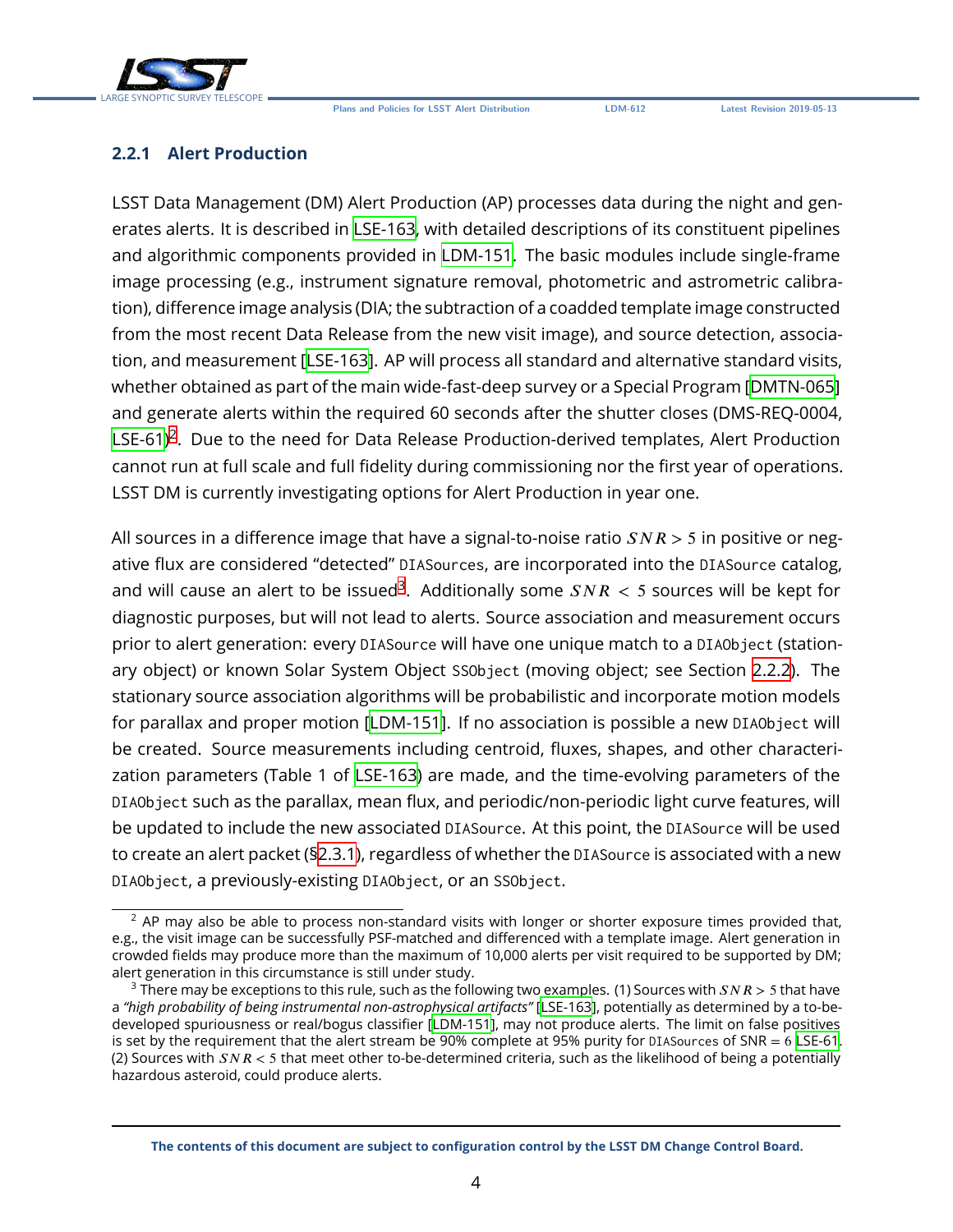

#### **2.2.2 Moving Objects Processing System**

After the completion of a night of observing, the LSST Moving Objects Processing System (MOPS; [LDM-156](#page-22-6)) will attempt to identify *new* SSObjects using the updated Prompt Products Database ([§2.3.3\)](#page-12-1). MOPS algorithms form tracklets from pairs of single-apparition DIASources taken during one night, generate tracks between nights, and fit orbits to identify and characterize moving objects. Newly identified moving objects are added to the SSObject catalog. MOPS will interface with the Minor Planets Center (MPC) and will ingest all previously known or externally identified moving objects into the SSObjects catalog, and use MPC astrometry in the orbital parameter fits. Users interested in newly-discovered asteroids will need to query the SSObject catalog or the MPC to identify them. The first time a new SSObject is discovered, MOPS will associate past DIAsources with the new SSObject as far back as is practical from the accuracy of the orbit. However, revised alerts will not be issued. Future LSST detections of the new SSObject will produce alerts attributed to the SSObject.

#### <span id="page-9-0"></span>**2.2.3 Alert Distribution**

Alert packets ([§2.3.1\)](#page-11-2) will be queued for distribution to community brokers ([§4](#page-14-0)) and the LSST alert filtering service ([§2.2.4\)](#page-10-0). LSST is prototyping a bulk transport system built on the opensource distributed queue system Apache Kafka $^4$  $^4$ , with Apache Avro $^5$  $^5$  used as a binary serialization format. Initial tests indicate that this system performs effectively at the required scale [[DMTN-028\]](#page-22-7).

An allocation of 10 Gbps is baselined for alert stream transfer from the LDF, with an estimated packet size of 82 KB and up to 10,000 alerts per visit. Due to the finite bandwidth out of the LDF, only a limited number of selected community brokers can receive the full alert stream. It will not be possible for individual science users to subscribe directly to the full LSST alert stream. Rather, science users may access LSST alerts through a community broker, or through the alert filtering service (§[2.2.4](#page-10-0)) if they have data access rights ([§3\)](#page-13-0). For illustration, based on these numbers up to 7 brokers could receive the full stream if 5 seconds is budgeted for outbound data transfer. The eventual number of selected community brokers (§[4.7](#page-18-1)) is still to be determined, as it depends on several quantities including available network capacity, packet size, number of alerts per visit, and the rate of alert distribution. The broker selection process described in [§4](#page-14-0) is most appropriate for the current estimate. If only one or two full streams could be supported more explicit requirements on the selected brokers would be

<span id="page-9-1"></span><sup>4</sup> <http://kafka.apache.org/>

<span id="page-9-2"></span><sup>5</sup> <http://avro.apache.org/>

**The contents of this document are subject to configuration control by the LSST DM Change Control Board.**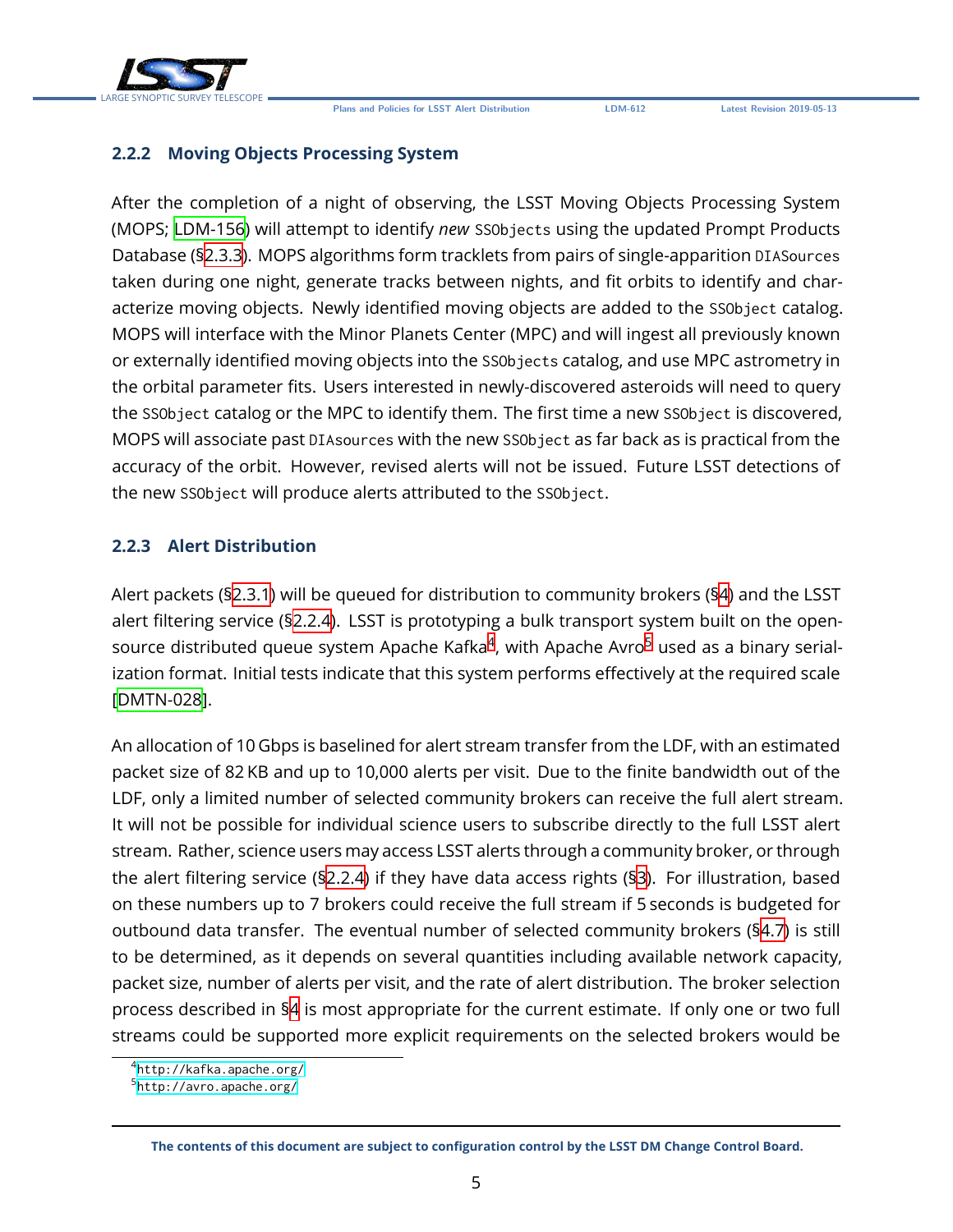

needed; if tens of full streams could be supported a simpler selection process could be used.

### <span id="page-10-0"></span>**2.2.4 The LSST Alert Filtering Service**

The LSST alert filtering service provides a means of real-time access to a subset of the alert stream. Using the Science Platform ([§2.2.6\)](#page-11-0), users can upload simple filters (filters which only use information within the alert packet) and receive on their own computer a real-time stream of alerts which pass their filter. This capability is expected to be useful for science cases requiring real-time notification that may be too specific to be well-served by community brokers. The alert filtering service is required to support a minimum of 100 simultaneous users; limits on resource usage and bandwidth (support for transmission of up to 20 full-sized alerts per visit per filter is required) will be imposed to maintain performance $^6$  $^6$ . If necessary, a TAC-like process may be used to allocate filtering service resources[[LSE-163\]](#page-22-2). The LSST alert filtering service will support a version of the <code>vo</code>E<code>vent</code> standard $^7$  $^7$  that is current at the time of <code>LSST</code> operations.

### <span id="page-10-1"></span>**2.2.5 Forced Photometry**

Measurements of DIAObjects that are below the  $SNR > 5$  threshold are available through "forced photometry": flux is measured at a previously-known position. Forced photometry is performed on difference images in two ways; neither contributes to alerts, but are available to users through the Science Platform. First, during the real-time difference image analysis, forced photometry is performed on every difference image at the locations of all previouslyknown DIAObjects detected in a past interval to be determined. The resulting measurements are stored in the Prompt Products Database ([§2.3.3\)](#page-12-1) and are queryable within 24 hours. Second, at the end of the night, "precovery" forced photometry will be performed for all *new* DIAObjects on every difference image from the past 30 days. These results are also stored in the Prompt Products database and will be available within 24 hours.

Additionally, a service shall be provided to users to obtain full-survey precovery for a limited number of user-specified DIAObjects, also within 24 hours (DMS-REQ-0341, [LSE-61\)](#page-22-5). This service will be made available through the Science Platform.

<span id="page-10-2"></span><sup>&</sup>lt;sup>6</sup> The requirement on the number of simultaneously connected users and number of passed alerts is largely driven by outbound bandwidth limitations from the DAC at NCSA. We are investigating approaches that would support larger numbers of active filters. Users with data rights that do not require real-time notification can also programatically query the Prompt Products Database to identify DIAObjects or SSObjects of interest without using the LSST alert filtering service.

<span id="page-10-3"></span><sup>7</sup> <http://www.ivoa.net/documents/VOEvent/>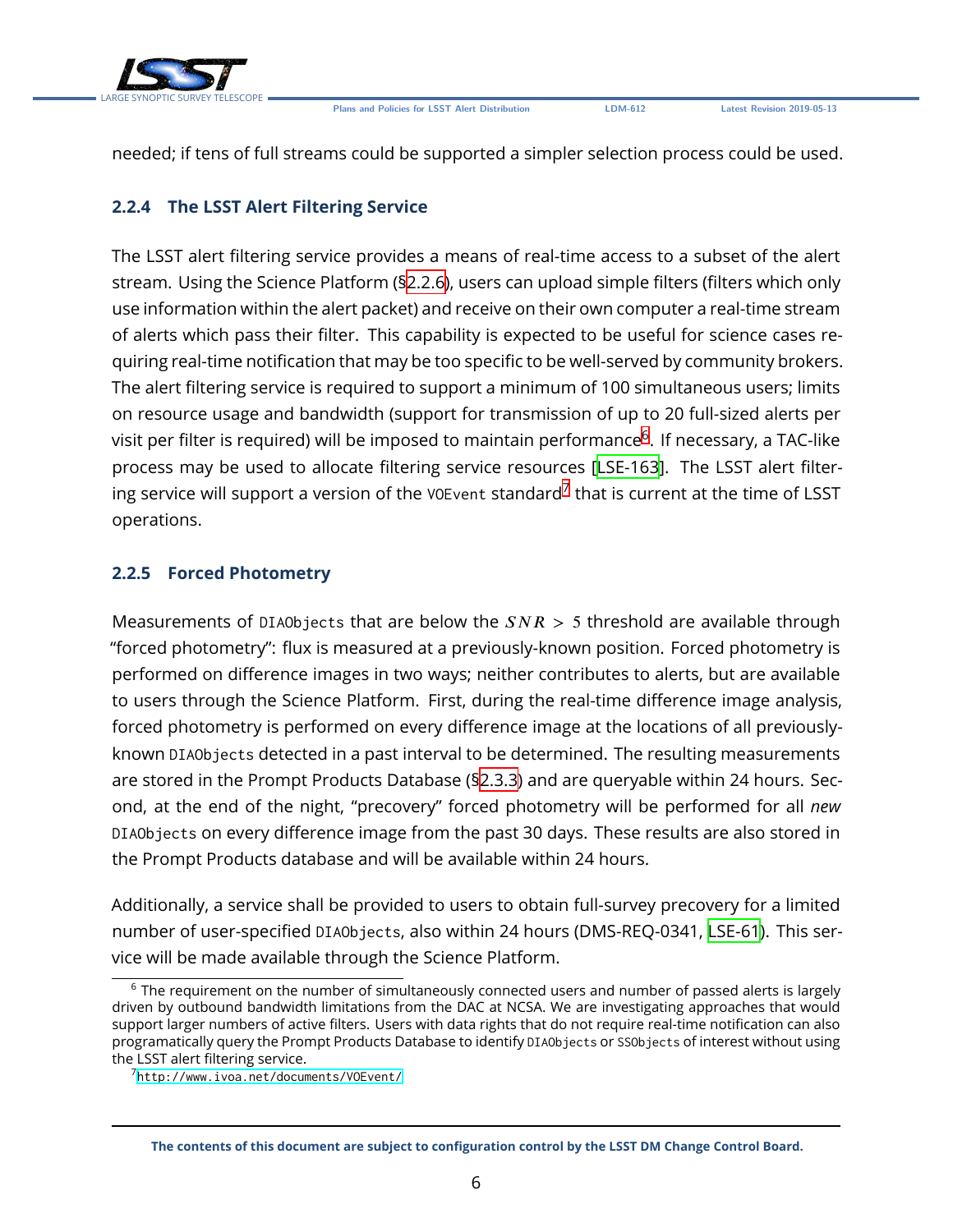

### <span id="page-11-0"></span>**2.2.6 The LSST Science Platform**

The LSST Science Platform (LSP) provides access to the proprietary data products (e.g., [§2.3.2–](#page-12-0) [2.3.5\)](#page-12-3) held in the DACs. The Science Platform is described in full in [LSE-319](#page-22-8) and [LDM-554](#page-22-9). It provides three means of accessing data: a web-based "Portal" for visual examination and querying of the LSST images and catalogs; an interactive "Notebook" environment with associated computing allocations for running code close to the data; and an Application Programming Interface (API) for programmatic access to LSST data using Virtual Observatory standards.

### <span id="page-11-2"></span><span id="page-11-1"></span>**2.3 Data Products**

#### **2.3.1 Alert Packets**

The contents of an Alert packet are fully described in Section 3.5.1 of [LSE-163.](#page-22-2) We reproduce the list of included data here:

- I. an ID uniquely identifying the Alert
- II. the prompt products database ID
- III. the database record of the DIASource that triggered the Alert, as well as the filterName and programId of the corresponding Visit
- IV. the entire associated DIAObject or SSObject record from the Prompt Products Database, which include a variety of variability metrics computed on the updated DIASource lightcurve.
- V. the previous 12 months of associated DIASource records from the Prompt Products Database
- VI. matching Object IDs from the latest Data Release, if they exist, and 12 months of their DIASource records
- VII. postage stamps of the difference image and template at the DIASource location

The full list of parameters that are measured and included in the DIASource and DIAObject records are provided in Tables 1 and 2 of [LSE-163,](#page-22-2) respectively. The only trigger for an Alert is the detection of a source in a difference image with  $SNR > 5$ . Thus, objects that are saturated in the visit or template image, or objects that are the same brightness in both the visit and template images will not generate an Alert. Imperfect subtractions may create artifacts with

**The contents of this document are subject to configuration control by the LSST DM Change Control Board.**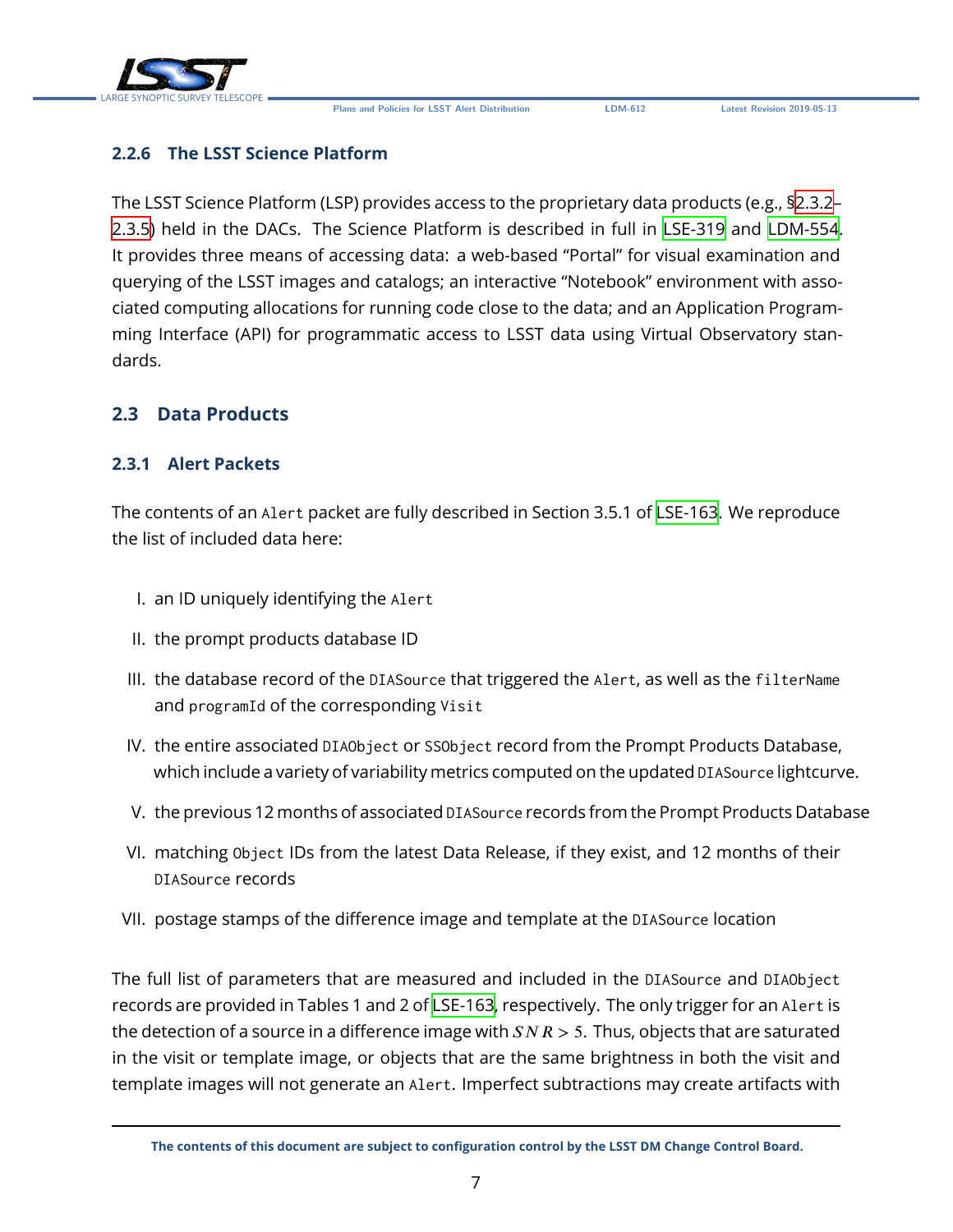

 $SNR > 5$ ; these will generally lead to an Alert, subject to overall capacity limits. A machinelearned spuriousness score will be provided for each DIASource triggering an Alert, so users may filter the stream for greater completeness or purity depending on their scientific needs. The spuriousness classifier is required to achieve 90% completeness and 95% purity at  $6\sigma$ [[LSE-30](#page-21-1)] at a threshold spuriousness value.

### <span id="page-12-0"></span>**2.3.2 Processed Images**

Processed visit images (PVIs) and difference images produced by the prompt processing pipeline will be available in the Science Platform to users with data rights within 24 hours. They are held on disk for 30 days to enable the precovery forced photometry service ([§2.2.5\)](#page-10-1). PVIs for older visits can be regenerated on-demand.

### <span id="page-12-1"></span>**2.3.3 Prompt Products Database**

The DIAObject, DIASource, and SSObject catalogs created by the Alert Generation pipelines are held in a Prompt Products Database along with the outputs of the Forced Photometry. This database is queryable through any of the aspects of the Science Platform.

#### <span id="page-12-2"></span>**2.3.4 Data Release Products**

Annual<sup>[8](#page-12-4)</sup> releases of all the LSST data will include processed and stacked images, catalogs of Sources, ForcedSources, and Objects from measurements on the stacked and individual images, as well as calibration information. It will also include a reprocessing of all images with the latest pipelines and full-survey versions of DIASource and DIAObject catalogs—i.e., the variability characterization parameters are calculated from the entire survey to date. All of these products are queryable through the Science Platform.

#### <span id="page-12-3"></span>**2.3.5 Alert Database**

All alerts will be stored in their full original form in an archive hosted in the DACs. This archive is expected to be of most use for testing broker filters or for studies that need to emulate realtime identification of transients from the alert packets. Users who simply wish to work with large samples of lightcurves will likely prefer to query the DIAObject and DIASource or Object and ForceSource tables directly.

<span id="page-12-4"></span> $8$ There will be an additional initial data release containing data from the first six months of operations.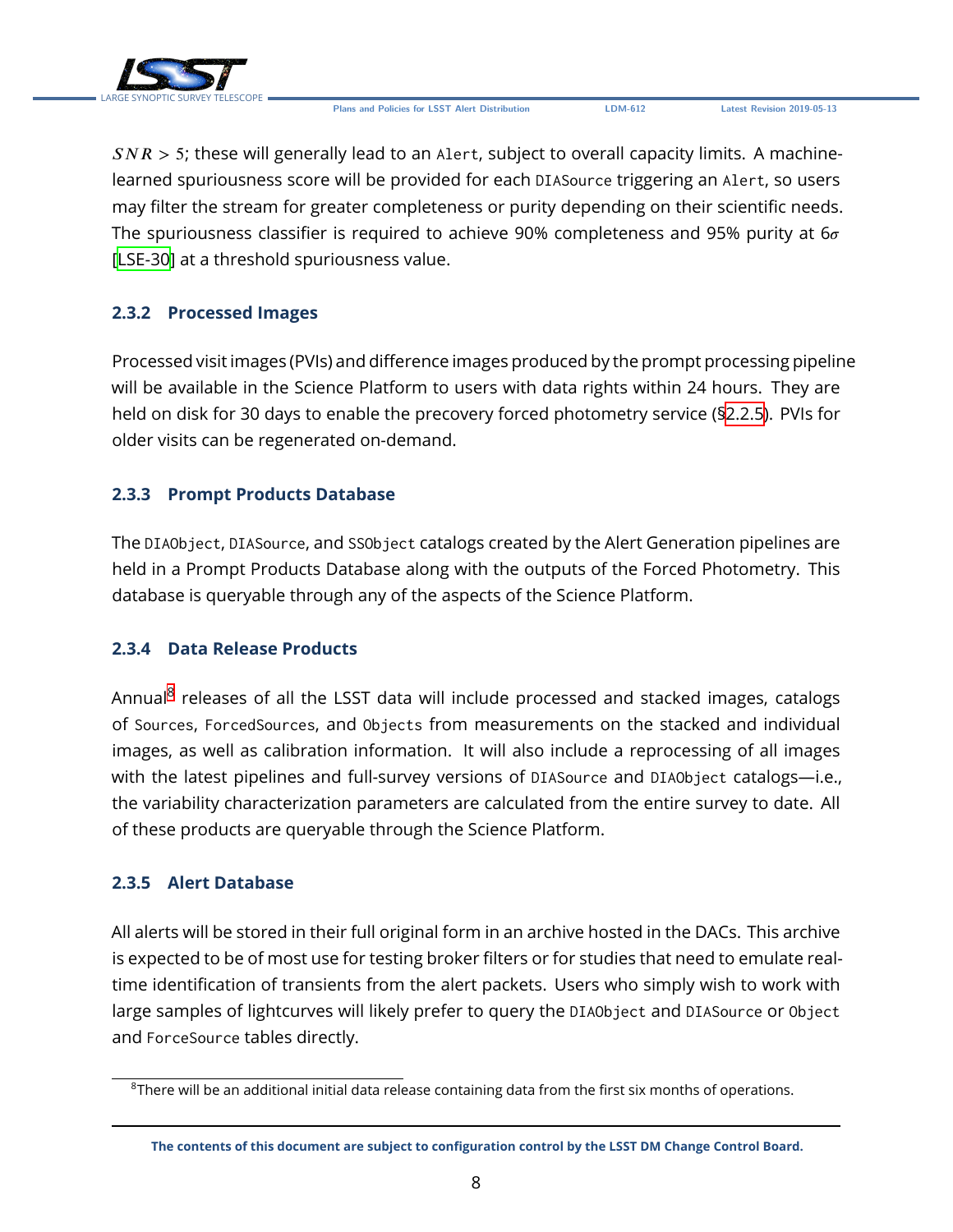

# <span id="page-13-0"></span>**3 Data Rights to Alert Stream Components**

LSST data rights and data access policies are formally described in the LSST Data Rights Policy document, which is in development at this writing. The interested reader is advised to consult that document for details. We summarize here for convenience those aspects of the policy that pertain to LSST alerts. In the case of any discrepancy between this document and the LSST Data Rights Policy document, the LSST Data Rights Policy document shall take precedence.

LSST alert packets (§[2.3.1](#page-11-2)) are a world-public data product. We use "public" here in the sense that alert packets can be freely shared with anyone, by anyone, anywhere, worldwide. However, LSST does not have the bandwidth to serve the full alert stream directly to individuals; thus, the term "public" means "shareable" and should not be misinterpreted as "freely available."

Instead, the LSST alert stream will be delivered to a to-be-determined set of community brokers (Section [4\)](#page-14-0). Any institution worldwide may propose to host a broker. Brokers may share (or not share) the contents of alert packets with whomever they choose, although the broker selection process (§[4\)](#page-14-0) will prioritize selection of brokers that will provide world-public access to their services.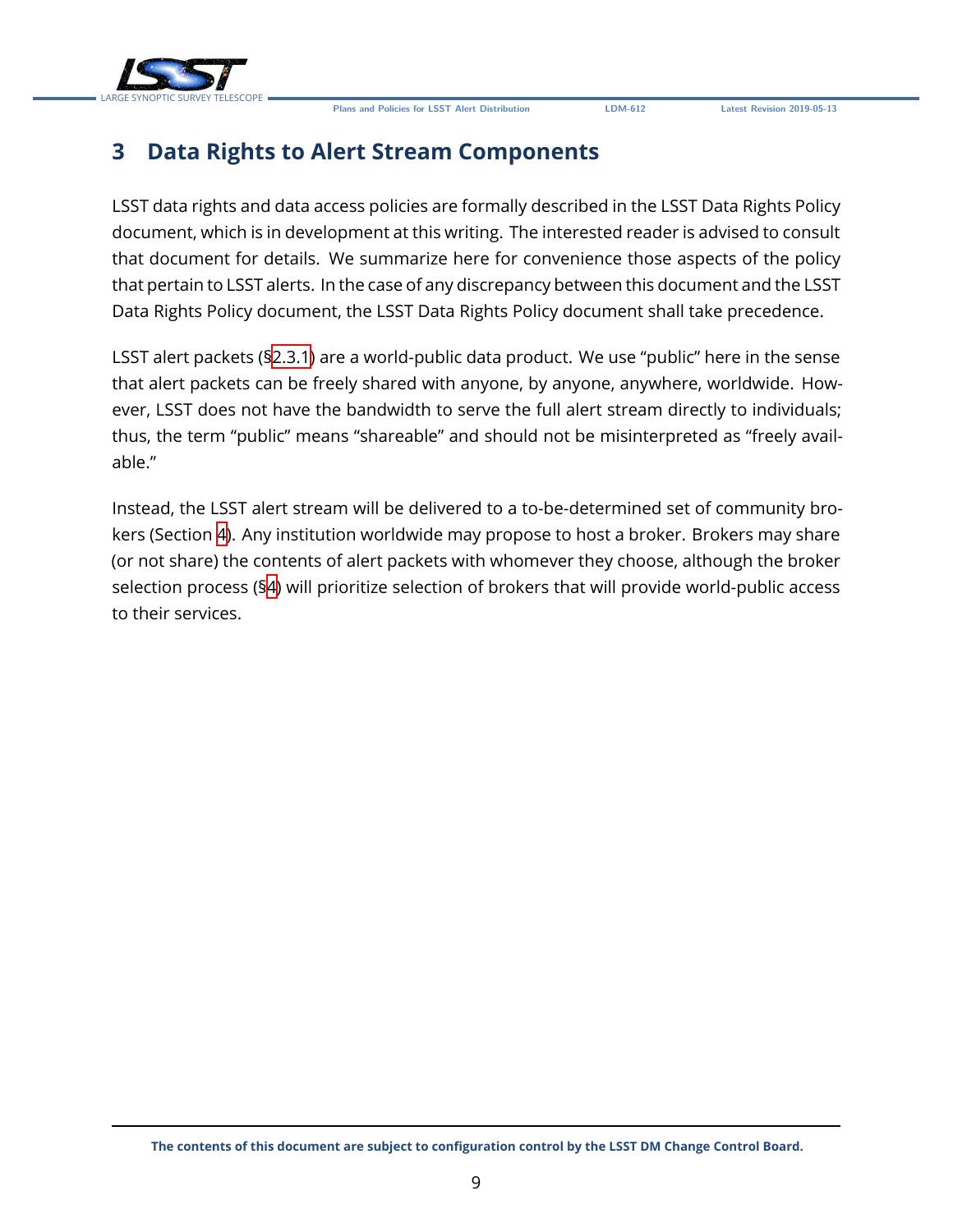



# <span id="page-14-0"></span>**4 Guidelines for Community Brokers**

### <span id="page-14-1"></span>**4.1 The Role of Community Brokers**

Community brokers will play a vital role in enabling time-domain science with LSST. By receiving the LSST alert stream, adding value, and redistributing it to the scientific community, brokers facilitate full exploitation of the scientific value of the real-time LSST alerts.

We envision that community brokers, individually or jointly, may provide a variety of functions. These may include, but are not limited to:

- redistributing alert packets
- filtering alerts
- cross-correlating LSST alerts with other static catalogs or alert streams
- classifying events scientifically
- providing user interfaces to the data
- coordinating scientific activity among collaborators
- triggering followup observing
- for users with appropriate data rights, facilitating followup queries and/or user-generated processing within the LSST Data Access Center
- managing annotation & citation as followup observations are made
- collecting classification and other information gathered by the scientific community

Some of these functions may be performed by "Target and Observation Managers" [TOMs; [12](#page-22-10)] that may either be integrated into community brokers directly or connect to annotated and/or filtered streams delivered by a broker. For simplicity, we will here refer to any system that connects directly to the LSST alert stream as a broker.

### <span id="page-14-2"></span>**4.2 Requirements for Community Brokers**

Because of the large data volume of the alert stream (several TB per night), finite bandwidth from the LSST datacenter prevents sending a full copy of the alert stream to all interested

**The contents of this document are subject to configuration control by the LSST DM Change Control Board.**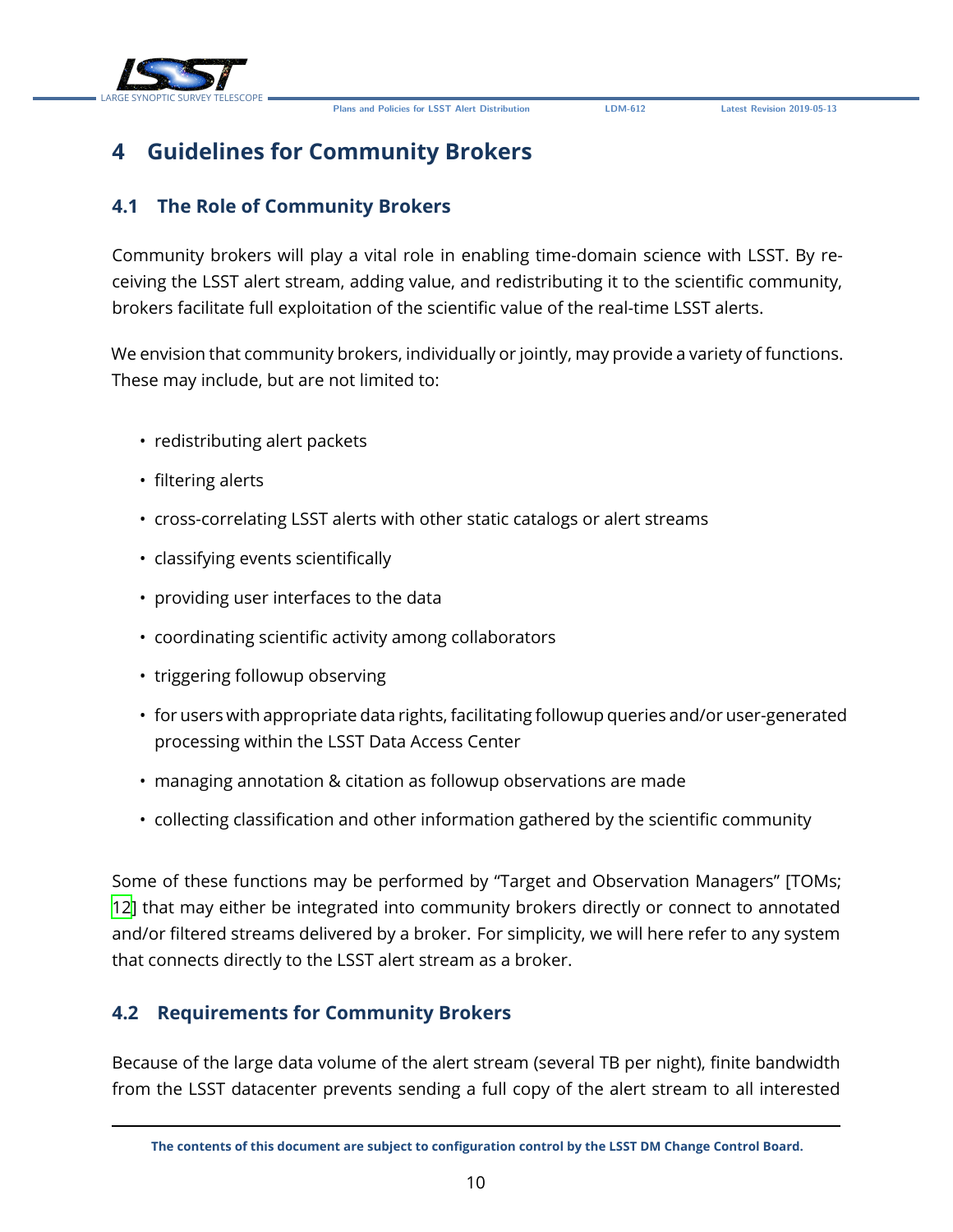

parties. Additionally, we anticipate that community brokers will require some level of support from the LSST operations team. Accordingly, LSST will conduct an open proposal process in order to select brokers with sufficient technical capability to enable valuable and reliable scientific returns.

We believe the scientific community will be best served by a rich broker ecosystem offering diverse capabilities. Any institution worldwide may submit a Letter of Intent ([§4.4\)](#page-15-1), and if invited, a full proposal. Demonstration of appropriate technical and personnel resources to support the proposed goals will be the minimum requirement to be considered.

Recognizing that different science goals may benefit from different technical approaches, and that proposing institutions may have a range of strengths and experience, the proposal solicitation will not place any explicit functional requirements on proposed brokers. Thus a proposed broker is not *required* to consume the whole stream, to redistribute the full stream, to operate for the full ten-year survey, or to make its products world-public, for example. However, given the small and finite number of brokers to be selected ([§4.7\)](#page-18-1) and the evaluation criteria ([§4.6\)](#page-16-1), proposals offering to do so will be more likely to be selected. The selection committee will evaluate the proposals holistically, weighing the unique capabilities proposed in order to maximize the scientific output of LSST.

While we expect the evaluation process to favor proposals that receive the full alert stream, brokers may propose to receive only a filtered subset of events (or a subset of the alert packet contents). We anticipate that this facility would be provided by the same technology underlying the LSST alert filtering service, potentially with less restrictive requirements than are placed on user-provided filters.

### <span id="page-15-0"></span>**4.3 The Broker Selection Panel**

Broker proposals will be evaluated by a panel designated by the LSST Science Advisory Committee. Appropriate care will be taken to avoid conflicts of interest. The panel will include ex officio representatives from the LSST Project Office, LSST Operations, and LSST Data Management to provide policy and technical guidance.

### <span id="page-15-1"></span>**4.4 Letters of Intent**

The broker proposal process will have two stages: an initial open call for Letters of Intent (LOIs) from all interested parties, and a subsequent full proposal call solicited from invited

**The contents of this document are subject to configuration control by the LSST DM Change Control Board.**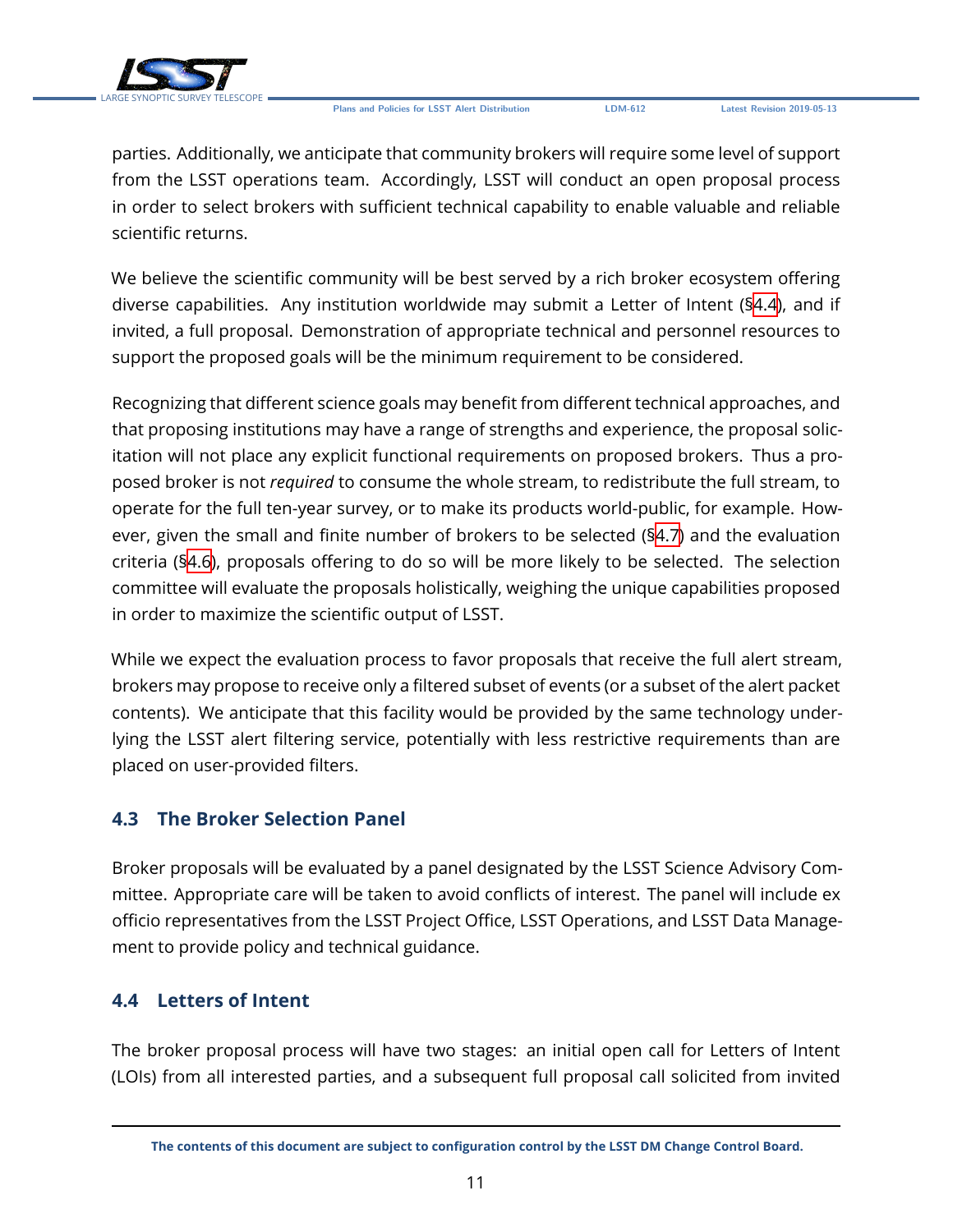

LOI writers. This two-stage process ensures those writing full proposals have a reasonable chance at selection and provides an opportunity for early feedback. An invitation to submit a full proposal may also be valuable to proposers in obtaining relevant funding. No financial support is available from the LSST Project.

LOIs will be evaluated using the same criteria as the full proposals ([§4.5](#page-16-0)[–4.6\)](#page-16-1), with recognition that the proposed brokers may be in the conceptual or early design stage at the time of the LOI.

### <span id="page-16-0"></span>**4.5 Required Technical Resources**

The panel will evaluate whether the proposed broker system is technically feasible and appropriately supported for the proposed goals. At minimum, this requires:

- Large inbound and outbound network bandwidth (the full alert stream is a few TB/night)
- Petabytes of disk capacity
- Databases capable of handling billions of sources
- Compute resources to handle sophisticated classification and filtering tasks in real time at scale
- Appropriate personnel and sufficient effort to develop the required software and to maintain and operate the service
- Institutional support to ensure the longevity and stability of the service and software.
- Discussion of funding sources to support broker development and operations.

## <span id="page-16-1"></span>**4.6 Evaluation of Community Broker Proposals**

The broker selection panel will evaluate proposals with a primary goal of maximizing the scientific exploitation of LSST—recognizing that many of LSST's scientific returns are likely to be unanticipated.

The panel will evaluate broker proposals that demonstrate appropriate technical resources (§[4.5\)](#page-16-0) using the following evaluation criteria:

**The contents of this document are subject to configuration control by the LSST DM Change Control Board.**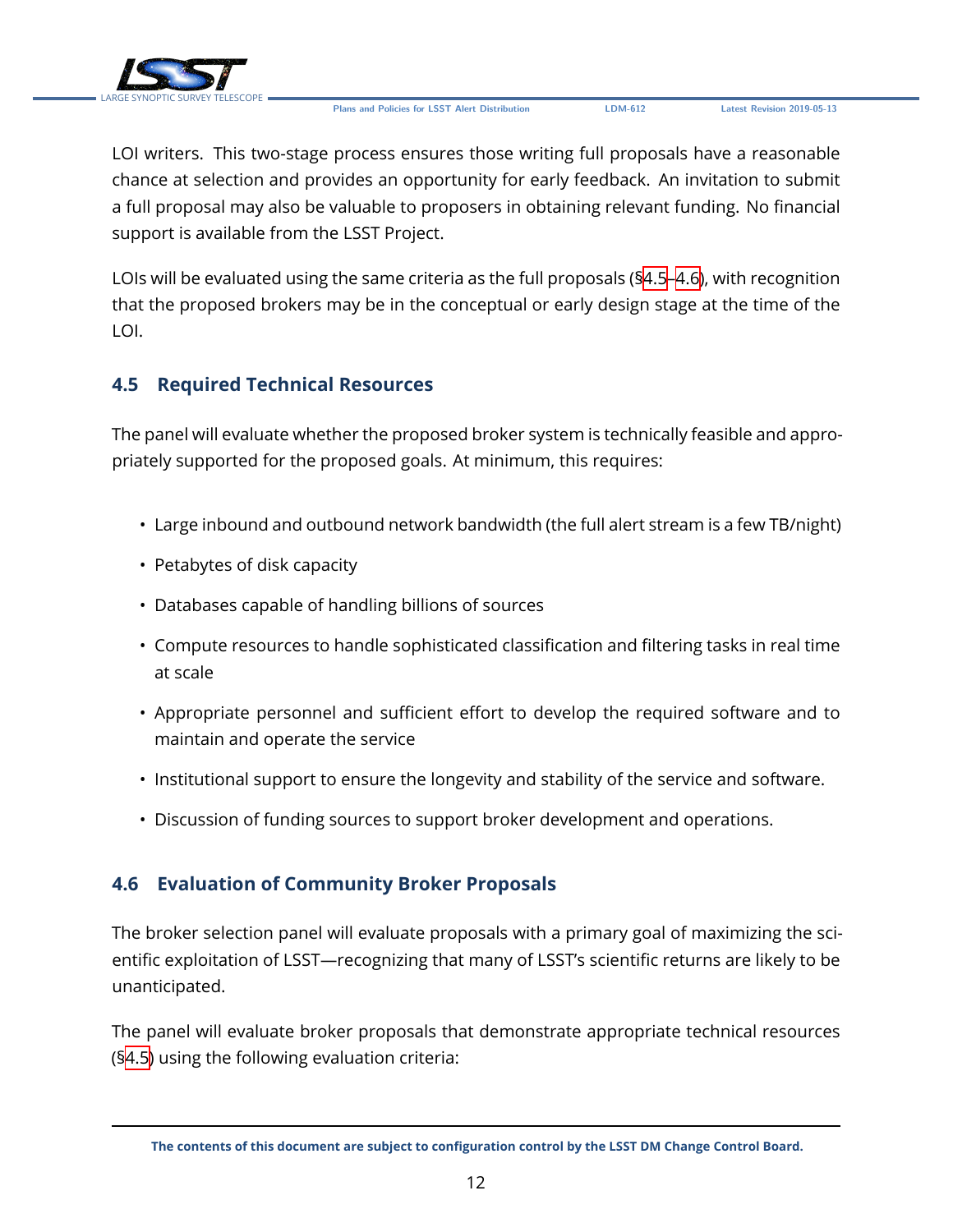

#### <span id="page-17-0"></span>**4.6.1 Scientific Value**

The panel will consider whether a proposed broker has the potential to add scientific value that serves a large community, enables high-profile science, or provides unique capabilities. In particular, the panel will evaluate the proposed contributions to LSST's four science pillars $^9$  $^9$ . The panel will prioritize proposals that require or take advantage of the unique aspects of the LSST alert stream, namely its real-time and world-public nature.

### <span id="page-17-1"></span>**4.6.2 Availability to the World Community**

Because community brokers are the means by which scientists without LSST data rights may access the public contents of the alert packets, the panel will prefer proposals that make their products and services world-public.

#### <span id="page-17-2"></span>**4.6.3 Scientific Validity**

The panel will look for evidence that scientific products, such as photometric classifications, produced by a proposed broker are accurate. Brokers may demonstrate performance in production on precursor surveys or by data challenge. The proposal call will provide sample alerts generated by LSST pipelines from precursor survey data that may be used for testing and evaluation.

### <span id="page-17-3"></span>**4.6.4 Integration with the Time-Domain Ecosystem**

For science cases involving real-time followup, the panel will consider the extent to which proposed brokers facilitate integration with followup resources, other surveys and alert streams, other brokers and services, existing communities of observers, and archives.

#### <span id="page-17-4"></span>**4.6.5 Community Adoption**

The panel will consider whether a proposed broker system has already demonstrated scientific value and community adoption on precursor streams. This evaluation will also assess the range of scientific, geographic, and institutional communities that have utilized the service as well as the publications it enabled.

<span id="page-17-6"></span><span id="page-17-5"></span><sup>9</sup>These are: Probing Dark Matter and Dark Energy, Taking an Inventory of the Solar System, Exploring the Transient Optical Sky, and Mapping the Milky Way[[LPM-17\]](#page-22-11).

**The contents of this document are subject to configuration control by the LSST DM Change Control Board.**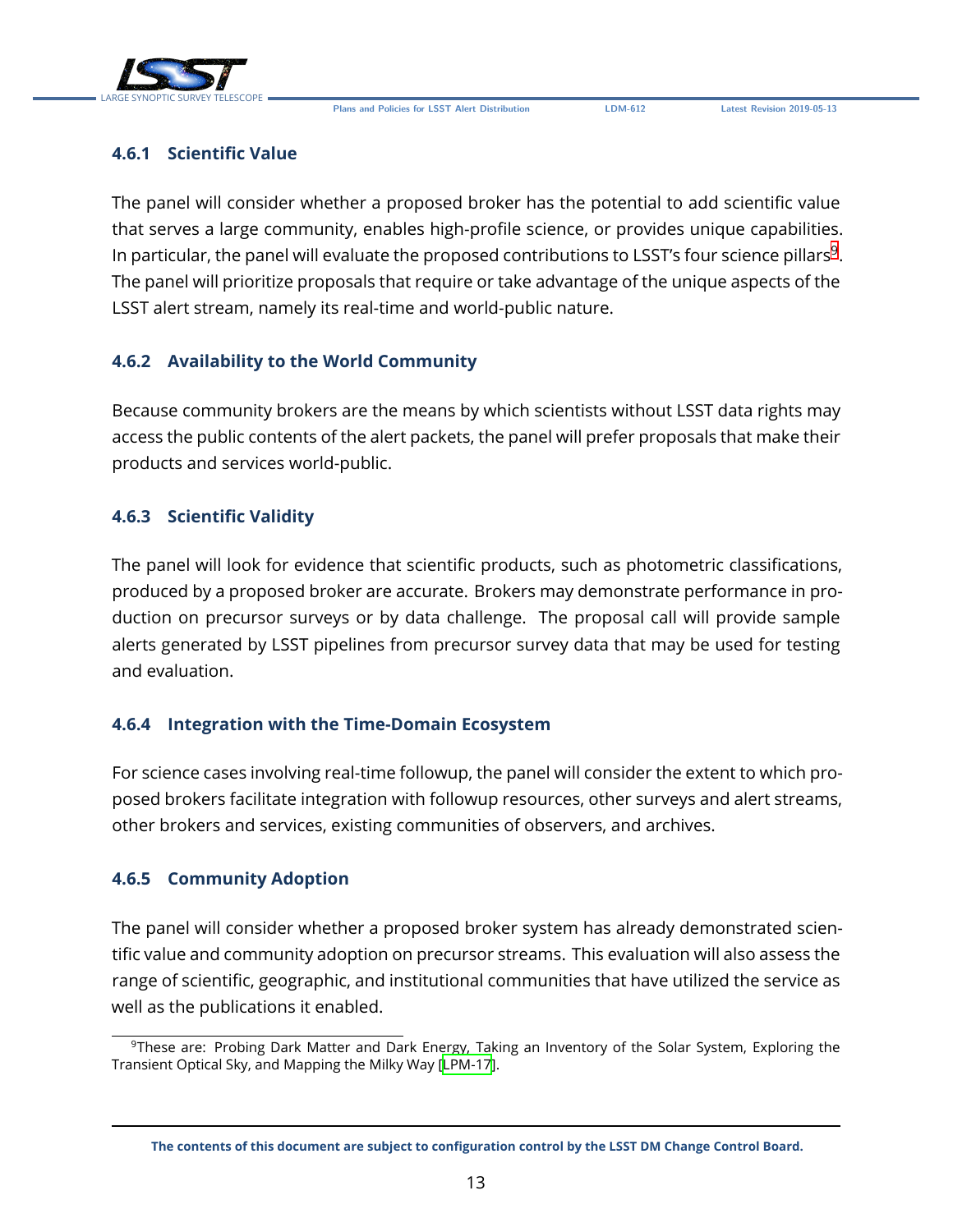

#### **4.6.6 Complementarity**

To maximize scientific returns, the panel will aim to select an ensemble of complementary brokers. Brokers that are more limited in scope or scientific goals may be selected if they provide capabilities not present in other selected brokers or are serving scientific communities that would otherwise be unable to use LSST alerts.

#### <span id="page-18-0"></span>**4.6.7 Existing Agreements**

The panel will consider the applicability of any existing agreements, if relevant.

### <span id="page-18-1"></span>**4.7 Determining the Number of Community Brokers**

Early sizing estimates indicated that only four full streams could be provided from the LSST Data Facility due to network bandwidth limitations. Current capacity projections indicate a larger number may be possible ([§2.2.3\)](#page-9-0), but with some uncertainty. The available capacity will depend on:

- actual network capacity and usage patterns
- details of the alert format
- the achieved purity of the alert stream

The proposal solicitation will provide updated estimates based on pipeline performance on precursor surveys. Final capacity determination will not be possible until commissioning data is available from ComCam, currently early in 2021. The broker selection panel may elect to make guaranteed and provisional selections based on these estimates.

### <span id="page-18-2"></span>**4.8 Broker Evolution Throughout Operations**

Broker performance and usage will be reviewed periodically during LSST Operations at an interval to be determined. Broker selections may be changed or additional new brokers added due to changes in LSST survey or pipeline performance, broker performance or usage, or community science priorities.

**The contents of this document are subject to configuration control by the LSST DM Change Control Board.**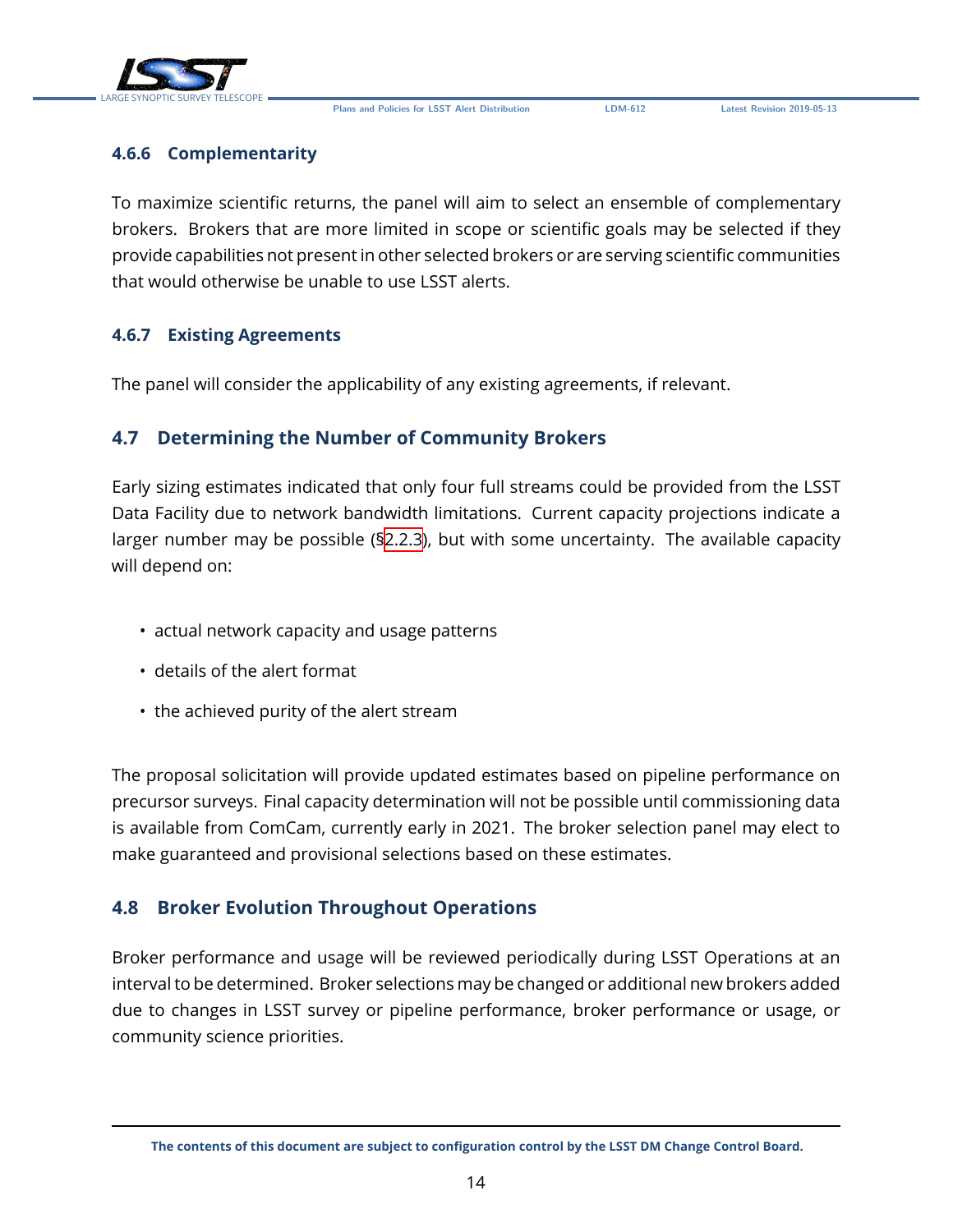

### <span id="page-19-0"></span>**4.9 Resources for Proposers**

To aid in broker development and testing, at the time of the full broker proposal solicitation LSST will make available pre-packaged alert streams for precursor and/or simulated datasets generated by the LSST Alert Production pipelines and distributed with the expected formats and protocols.

### <span id="page-19-1"></span>**4.10 Resources for Selected Brokers**

Selected brokers will be expected to sign a Memorandum of Understanding codifying agreement to respect LSST Data Rights policies (where relevant) and outlining expected interfaces, support, and Service-Level Agreements for both parties. Selected community brokers will receive basic support from the LSST Operations Team to ensure that the alert stream is delivered with the expected form, content, reliability, and timing. Additionally, status information will be available during operations to diagnose processing and data transport problems as they arise.

### <span id="page-19-2"></span>**4.11 Timeline**

The calendar-year timeline presented below is the current best estimate based on the LSST project schedule and is subject to revision.

- **2018** *Q4* Plans and Policies for LSST Alert Distribution document issued
- **2019** *Q1* Issue call for Letters of Intent (LOI)
	- *Q2* Letters of intent due
	- *June* Broker development workshop (invited LOI writers)
	- *Q3* Document bulk transport format and interface
	- *Q3* Set up test alert stream with sample precursor data
	- *Q4* Invite full proposals for community brokers from selected LOIs
- **2020** *Q2* Broker proposals due
	- *Q3* Provisional broker selections made

Subsequent steps depend on major commissioning milestones and will shift according to the evolving commissioning schedule. Alerts are provided during commissioning to enable engineering tests of broker interfaces.

**The contents of this document are subject to configuration control by the LSST DM Change Control Board.**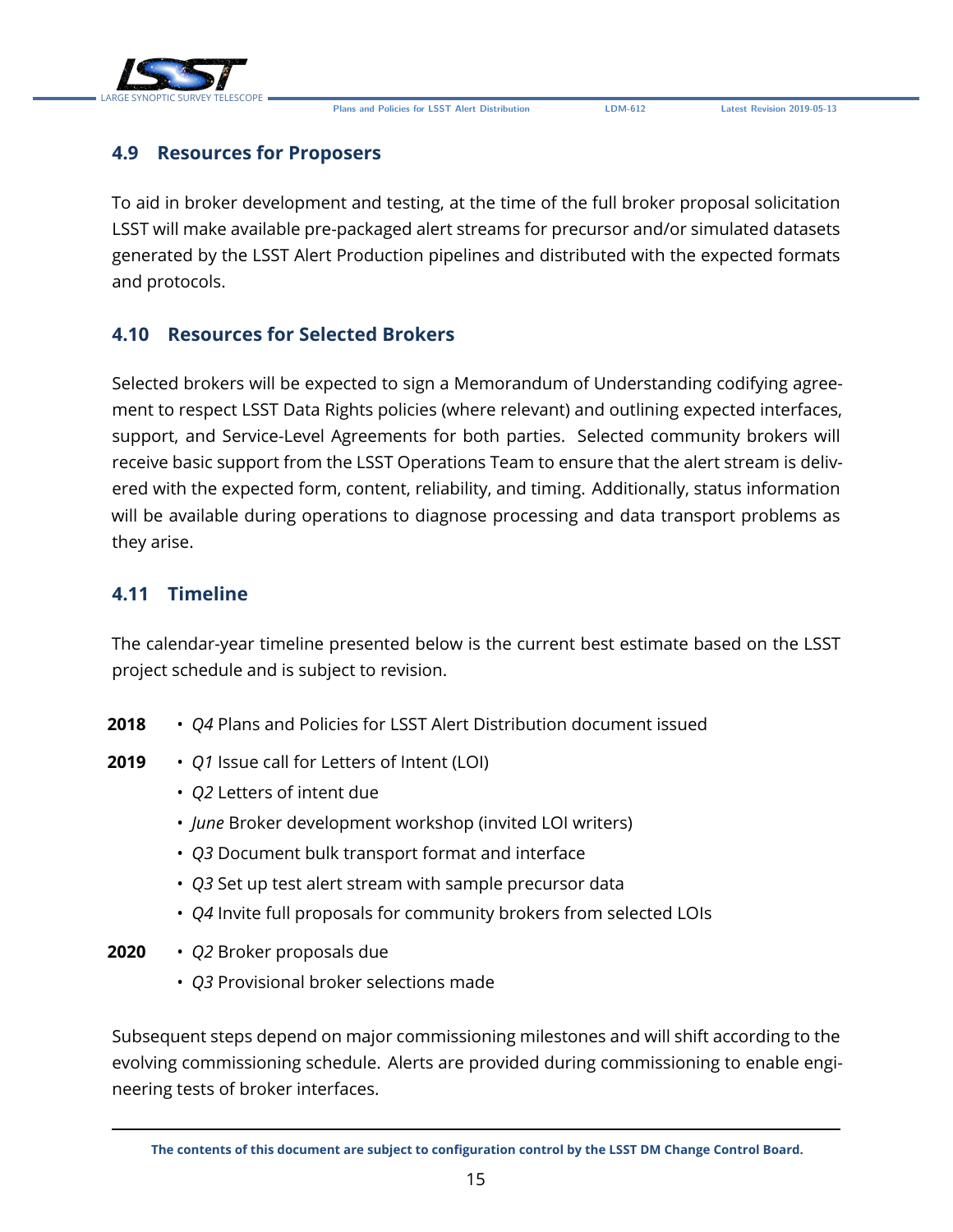



# • **Sustained observing with ComCam** *currently Q4 2020*

- **–** +*3 months* Produce sample commissioning alerts with ComCam *with substantial latency*
- **–** +*6 months* Finalize number of full streams and select community brokers for early operations
- **–** +*1 year* Integrate selected brokers with the LSST Alert System
- **LSSTCam Commissioning Mini-Surveys** *currently Q3 2021*
	- **–** +*1 month* Produce sample commissioning alerts with LSSTCam *with substantial latency*
- **Full LSST operations** *currently Q4 2022*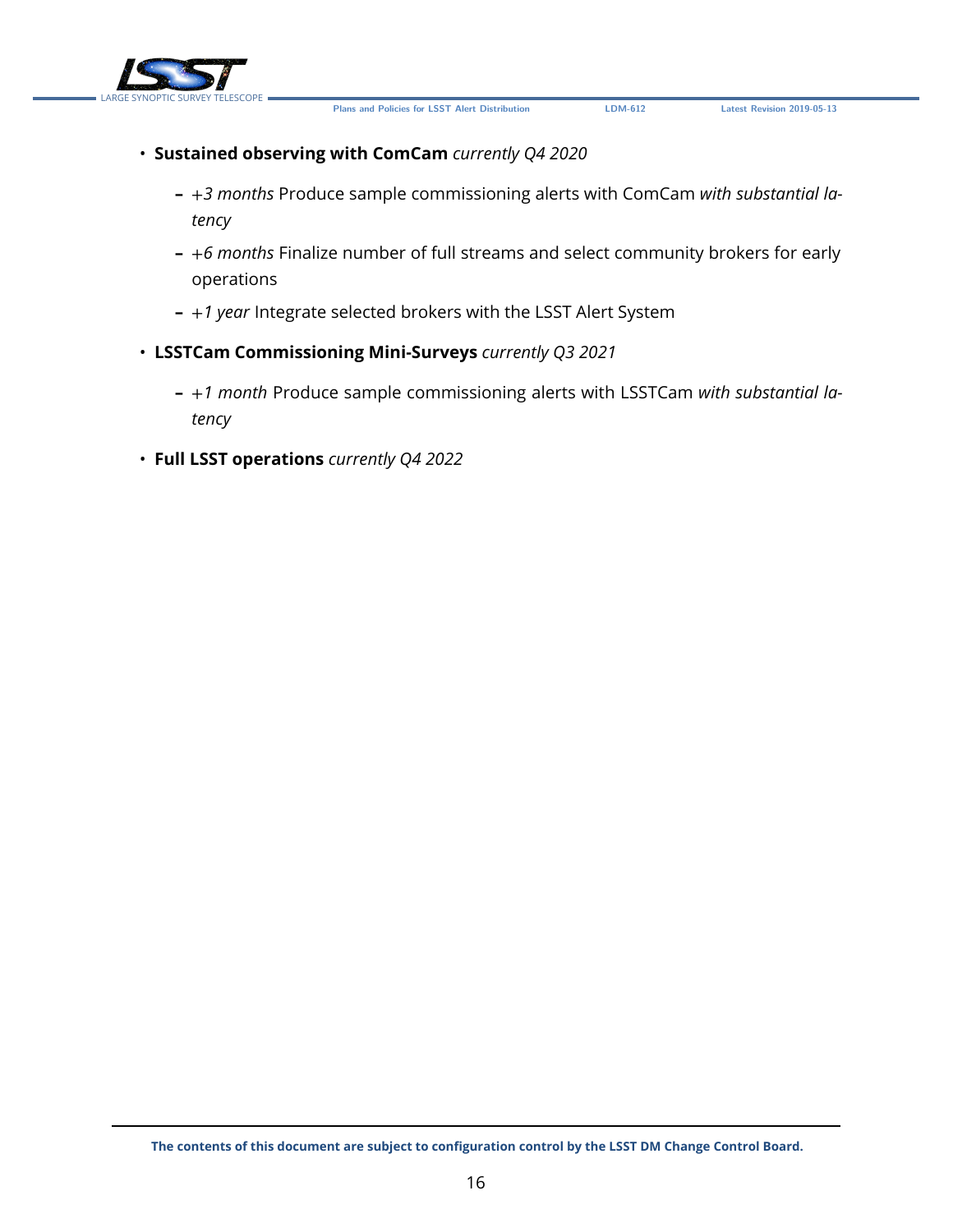

# <span id="page-21-0"></span>**5 Acronyms**

| <b>Acronym</b> | <b>Description</b>                                     |
|----------------|--------------------------------------------------------|
| AP             | <b>Alerts Production</b>                               |
| <b>API</b>     | Application Programming Interface                      |
| C              | Specific programming language (also called ANSI-C)     |
| <b>DAC</b>     | Data Access Center                                     |
| <b>DAPOL</b>   | Data Access Policy (Tag for policy statement)          |
| <b>DIA</b>     | Difference Image Analysis                              |
| <b>DM</b>      | Data Management                                        |
| <b>DMS</b>     | Data Management Sub-system                             |
| <b>DMTN</b>    | <b>DM Technical Note</b>                               |
| <b>DRP</b>     | Data Release Production                                |
| ID             | Identifier (Identification)                            |
| KB             | KiloByte                                               |
| LDF            | <b>LSST Data Facility</b>                              |
| <b>LDM</b>     | LSST Data Management (handle for controlled documents) |
| LOI            | Letter of Intent                                       |
| <b>LPM</b>     | <b>LSST Project Management (Document Handle)</b>       |
| <b>LSE</b>     | <b>LSST Systems Engineering (Document Handle)</b>      |
| <b>LSP</b>     | <b>LSST Science Platform</b>                           |
| <b>LSST</b>    | Large Synoptic Survey Telescope                        |
| <b>MOPS</b>    | Moving Object Pipeline System                          |
| <b>MPC</b>     | <b>Minor Planet Centre</b>                             |
| <b>NCSA</b>    | National Center for Supercomputing Applications        |
| <b>PSF</b>     | <b>Point Spread Function</b>                           |
| <b>RR</b>      | <b>Rate Reduction</b>                                  |
| <b>SNR</b>     | Signal-to-Noise Ratio (also denoted SN and S/N)        |
| <b>TAC</b>     | <b>Time Allocation Committee</b>                       |
| TB             | TeraByte                                               |

# **References**

<span id="page-21-1"></span>[1] **[LSE-30]**, Claver, C.F., The LSST Systems Engineering Integrated Project Team, 2018, *Observatory System Specifications (OSS)*, LSE-30, URL <https://ls.st/LSE-30>